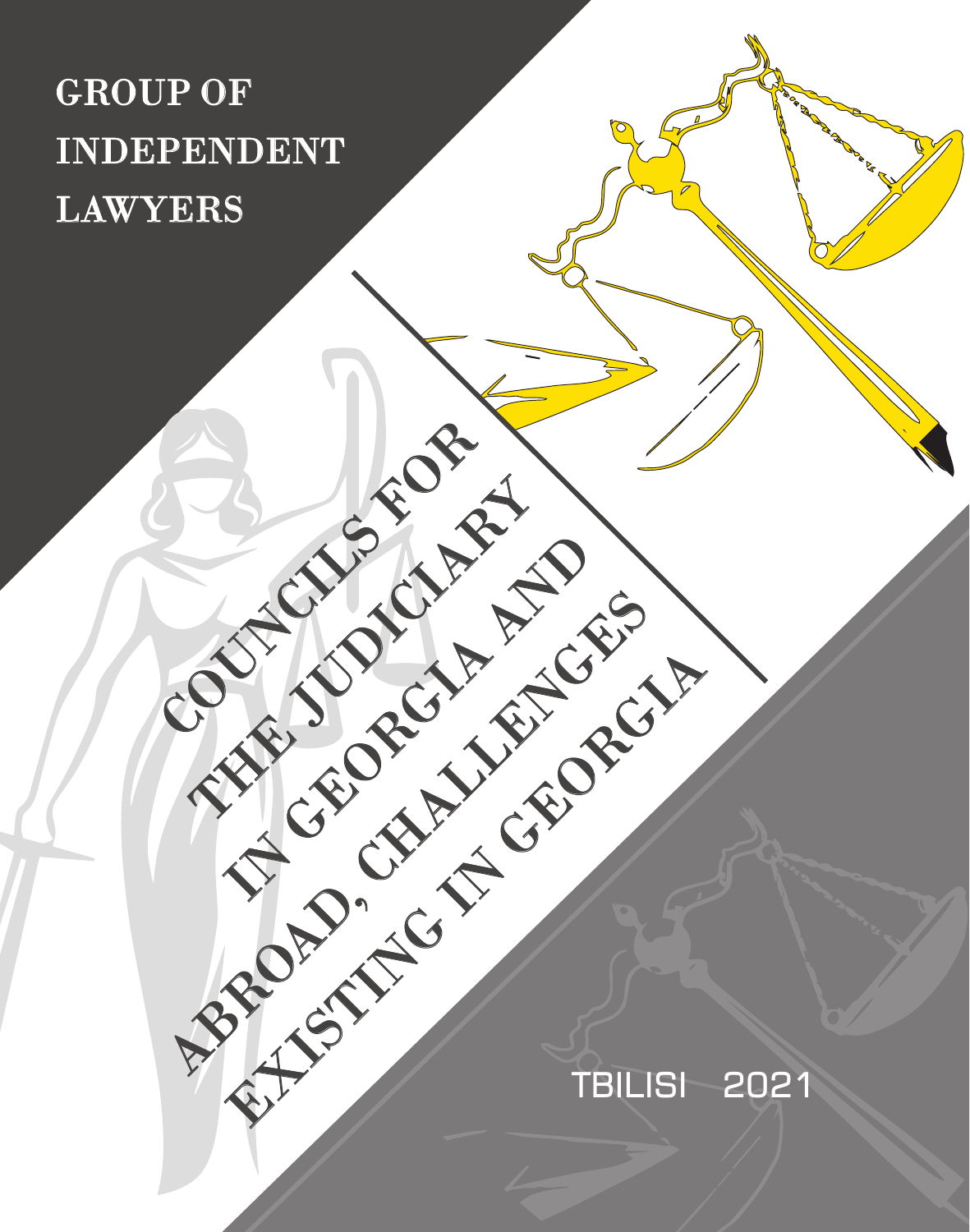# GROUP OF INDEPENDENT LAWYERS



**https://www.facebook.com/დამოუკიდებელი-იურისტების-ჯგუფი-Group-of-Independent-Lawyers-648795978915557**

# COUNCILS FOR THE JUDICIARY IN GEORGIA AND ABROAD, **CHALLENGES** EXISTING IN GEORGIA

**This report was made possible by the generous support of the American People through the United States Agency for International Development (USAID). The contents of this report are the sole responsibility of the Group of Independent Lawyers and do not necessarily reflect the views of East West Management Institute, USAID or the United States Government.**



E A S T · W E S T MANAGEMENT INSTITUTE Promoting Rule of Law in Georgia (PROLoG)

TBILISI 2021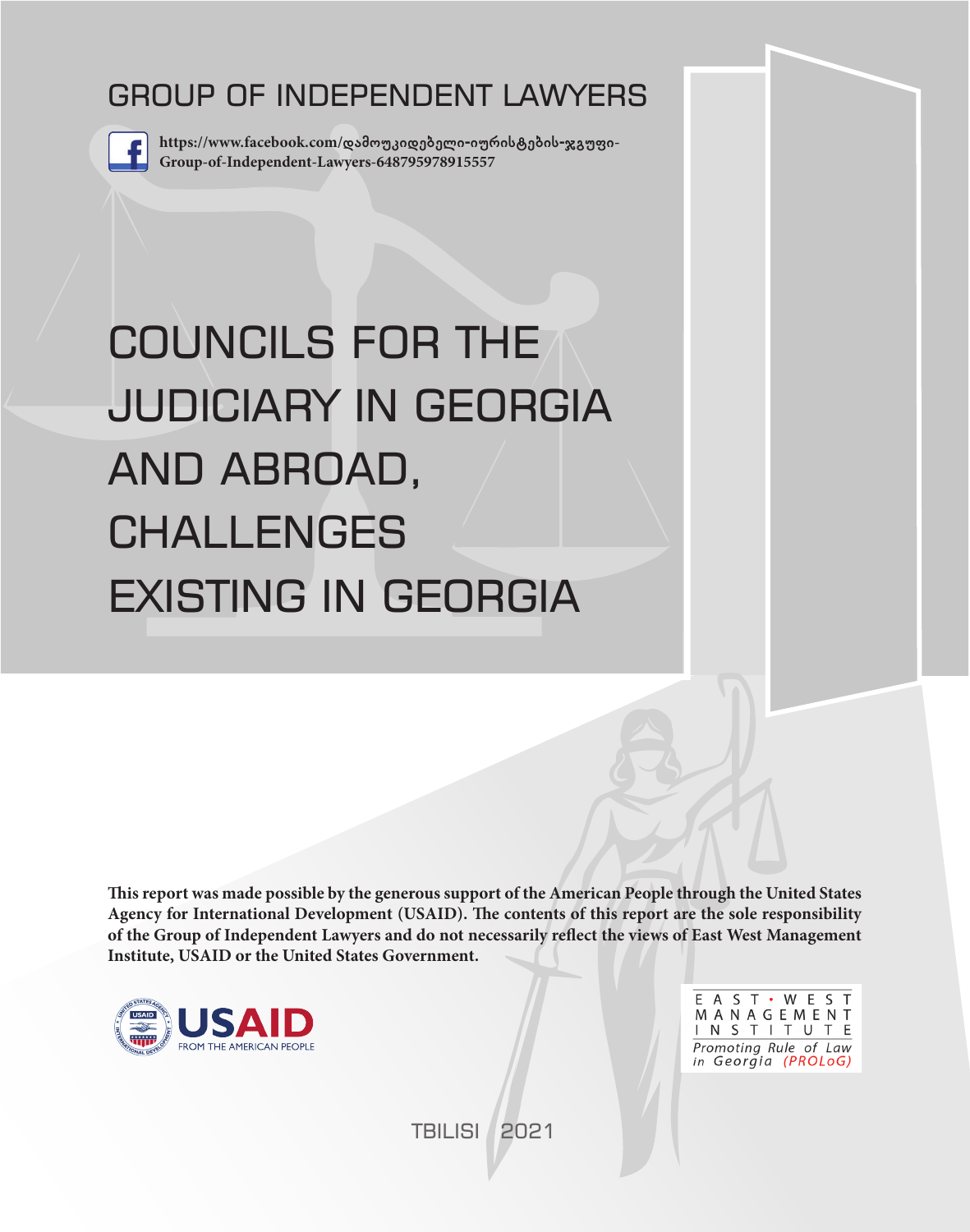Author: Responsible for the Publication: Editor: Design and Technical Editting: **KAKHA TSIKARISHVILI, IRAKLI KORDZAKHIA GROUP OF INDEPENDENT LAWYERS MARIAM IASHVILI KETEVAN GOGAVA**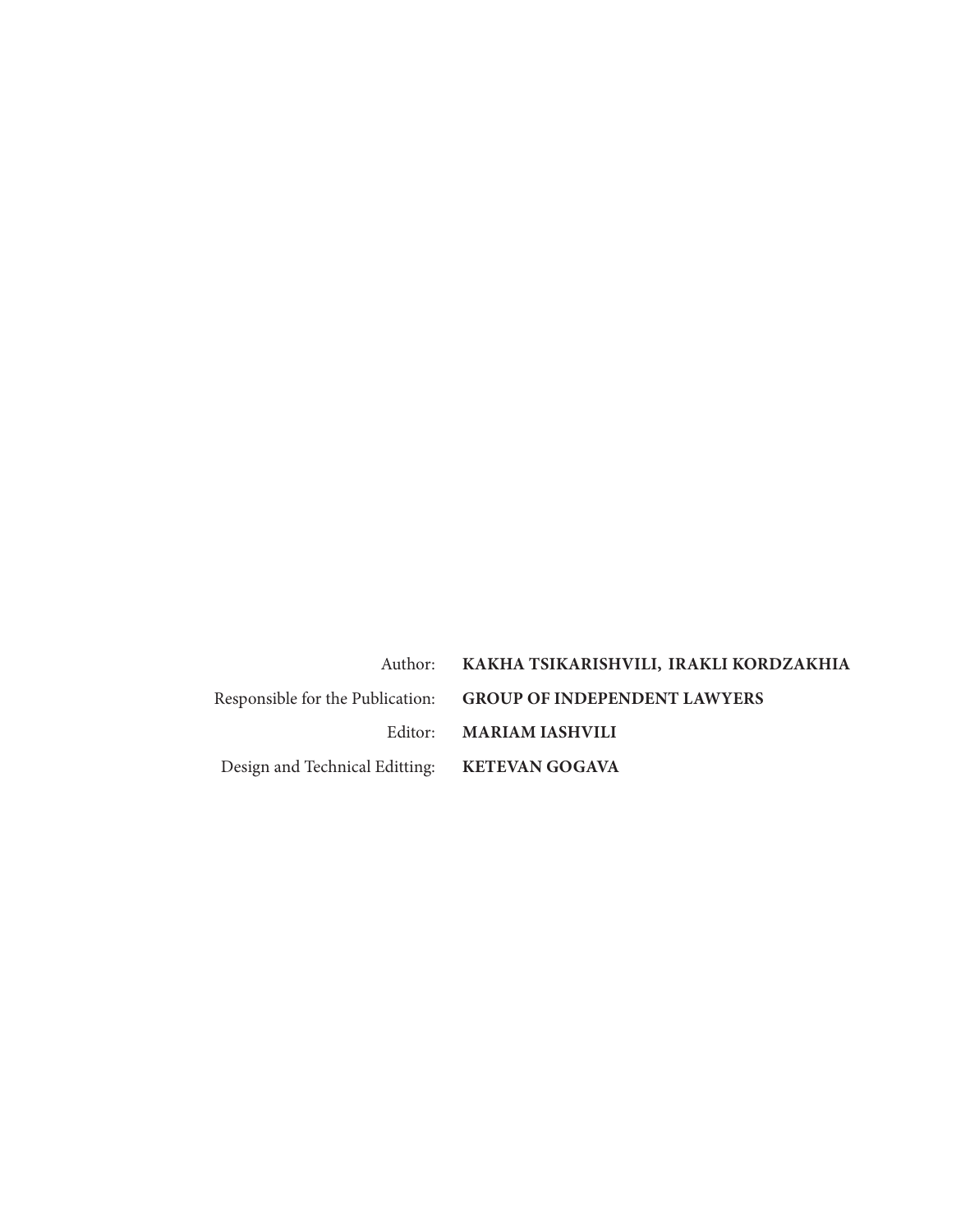# **TABLE OF CONTENTS**

| 4. EXPERIENCE OF SEVERAL EUROPEAN COUNTRIES IN TERMS OF NON-JUDICIAL |
|----------------------------------------------------------------------|
| 5. PROBLEMS RELATED TO THE SELECTION AND FUNCTIONING OF THE HIGH     |
|                                                                      |

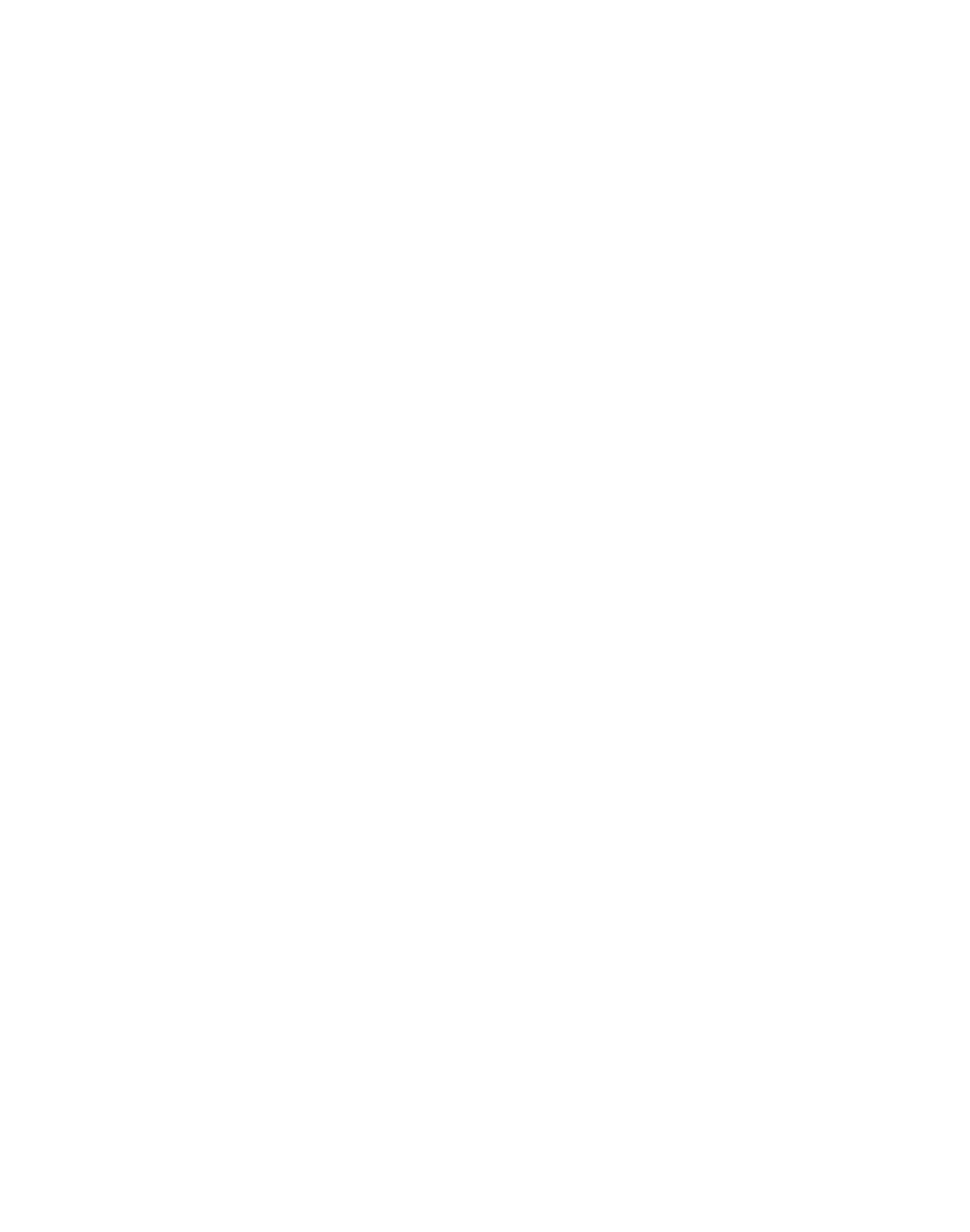## **INTRODUCTION**

Proper administration of the judiciary is of paramount importance to the smooth functioning of courts. The administration of the judiciary should ensure the independence of the individual judge from external and internal influences, accountability, efficiency, quality and public confidence in the judiciary. Unfortunately, the administration of the judiciary in Georgia does not achieve any of the minimum standards required for a democratic society.

At the end of the 20th century and the beginning of the 21st century, the model of collegial government of the judiciary became widespread in Eastern Europe, where judges play an important role. This model has been recommended in documents drafted by European advisory bodies - including the Council of Europe, the CCJE and the Venice Commission. Nevertheless, this model is not a mandatory standard: in both Western and Eastern Europe, a number of countries still have the so-called Ministry of Justice model.

With the support of the USAID Funded project of East-West Management Institute, USAID PRoLOG, the Group of Independent Lawyers studied European standards related to the Judicial Councils, models of the Judicial Council in European countries, their similarities and differences with the model in Georgia.

Both Georgian and Eastern European experience in the administration of the judiciary shows that there is a danger of using judicial administration mechanisms to influence individual judges. The introduction of the model of self-government of judges has helped to strengthen the corporativism of judges in many other Eastern European countries and to consolidate power in the hands of influential groups of judges.

The Georgian model of court administration, which placed more focus on the management of the courts by executive branch before 2007, has gradually been replaced by a model of self-government. Prior to 2013, the High Council of Justice was judicial self-government body with majority of judicial representation. However, judicial self government was a fiction as all important decisions were informally agreed with the Minister of Justice. After 2013, judges were given the opportunity to exercise self-government, although power in the judiciary was seized by a group of judges controlled by the previous government. The self-government became a mechanism for this group to consolidate its power.

The European standards of the High Council of Justice directly indicate that the Council of Justice should not become a source of corporatism, cronyism and concentration of power. Unfortunately, these threats have not been or could not have been taken into account in the drafting of the 4 Waves of Justice legislation since 2013. There was a concentration of power in the High Council of Justice, which in turn fell into the hands of an influential group of judges - the clan. In addition, an informal mechanism has been established in Georgia for years to enable the political authorities to interfere in the work of judges. This is done through the clan, which has secret communication with the current government.

The involvement of non-judicial members in the High Council of Justice, which should have been a mechanism of accountability to the public in the judiciary, has posed both legislative and practical problems. As it turned out, the removal of politicians from the High Council of Justice is not enough to depoliticize the judiciary, as a similar function can be assumed by non-judicial members appointed by the political majority.

Finally, the present study demonstrates the need for the High Council of Justice to undergo significant reform. Changes need to be made to increase power deconcentration, accountability and transparency. Their aim should be to reduce the power of influential groups of judges, to increase the individual independence of judges, the accountability and transparency of the judiciary.

5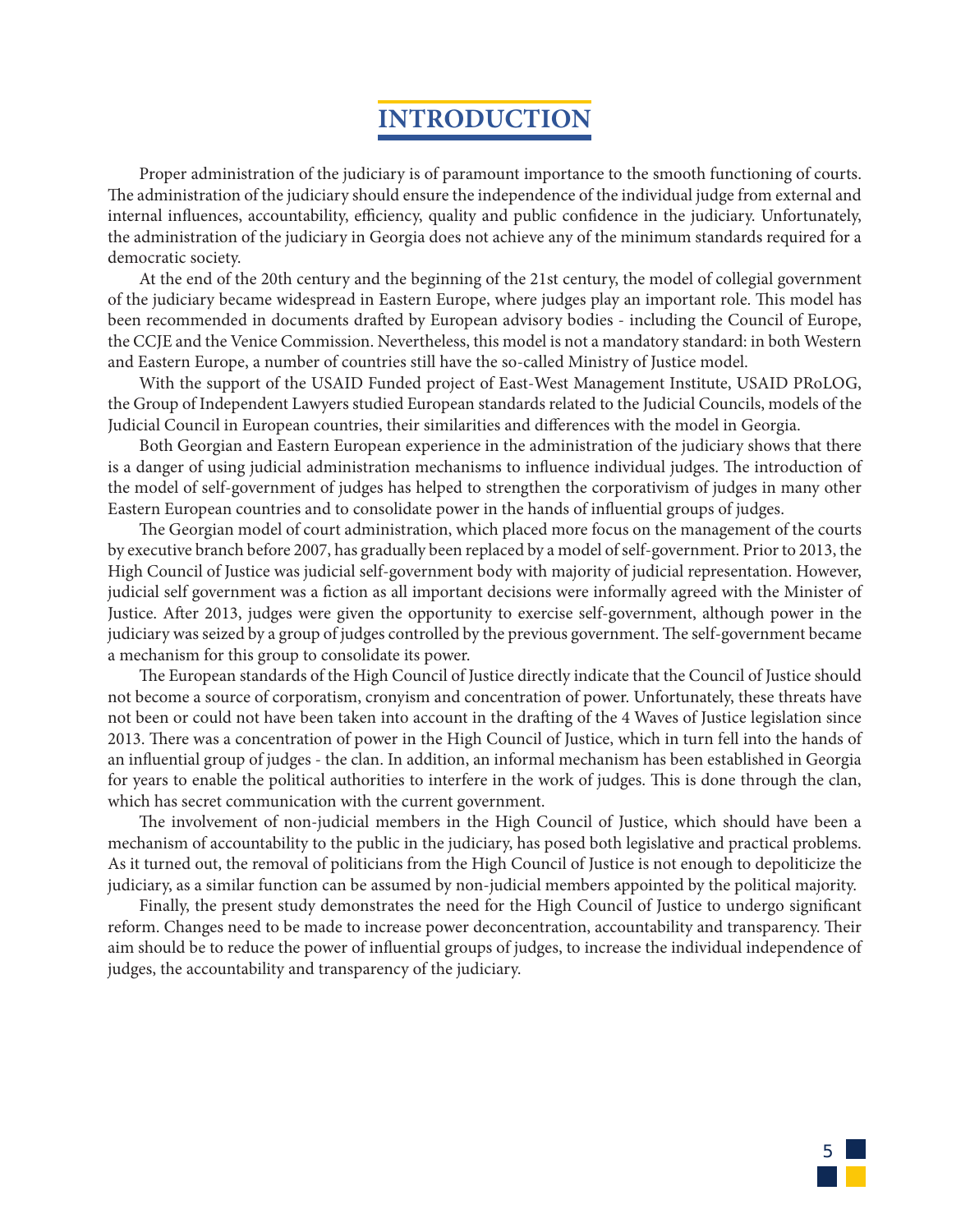## **1. HIGH COUNCIL OF JUSTICE OF GEORGIA**

#### **a. Regulation as defined by the Constitution and legislation.**

The High Council of Justice ("the Council") is a constitutional body in Georgia, the functions and composition of which are defined by Article 64 of the Constitution. The main purpose of establishing this body is to ensure the independence and efficiency of the judiciary. The Constitution does not define the function of the Council as ensuring accountability to the public in the judiciary. Instead, it is stipulated that the Council is accountable to the self-governing body of judges of common courts - the Conference. This cannot be equated with accountability to society. According to art. 64.4 of the Constitution of Georgia, HCOJ is accountable before judicial self-government body. Thus, this is not the same as accountability before public.

The task of ensuring the independence and efficiency of the judiciary as the function of the Council is in line with the original concept of the model of the Council of Justice developed by the European Union and the Council of Europe, when the independence and efficiency of the judiciary was considered its main asset.<sup>1</sup> However, over time, both the European Union and the Council of Europe have recognized other no less important goals for the establishment of the Judicial Councils: transparency, inclusion and accountability. Previously, in the academic literature, accountability of the judiciary as a no less important goal of the Judicial Councils was already considered in many academic papers<sup>2</sup>, although the concept papers of the European Union and the Council Europe limited the concept of accountability only within Council of Justice<sup>3</sup>. Only from 2013-2014 can we find the accountability of the court in these documents equal to the independence of the judiciary.4

The text of Article 64 of the Constitution regarding accountability to the Conference of Judges of the High Council of Justice is specified in Article 47 of the Organic Law of Georgia (hereinafter "the Law") on Common Courts. According to the law, the High Council of Justice of Georgia is accountable to the Conference of Judges of Georgia, which is reflected in the submission of the annual report on the activities of the High Council of Justice by the Chairman of the High Council of Justice of Georgia to the Conference of Judges.

In these circumstances, when the accountability of the Council is narrowly defined by the Constitution or organic law, more importance is attached to the principles of involvement and transparency recognized by the authors of the European model in, of which only Article 64 of the Constitution recognizes only the principle of involvement<sup>5</sup>.

Historically, the High Council of Justice has been represented in Georgia in three different models: Prior to 2007, the High Council of Justice was an advisory body of the President with 19 members, including the Chairman of the Supreme Court, the Minister of Justice, the Chairman of the Parliamentary Legal Committee,

<sup>5</sup> participation translates to engagement, although it can also be translated as participation.



<sup>1</sup> On Independence: CCJE, Recommendation N10 (2007) Par. 8, Committee of Ministers CM / RE (2010) 17.11.2010 Par. 4, on effectiveness: Recommendation No. R (94) 12 of the Committee of Ministers, 13.10.1994, CCJE Recommendation N10 (2007) para. 10,; ENCJ, Report on Judicial Councils 2010-2011, para. 1.7 For

<sup>2</sup> example Nuno Garoupa and Tom Gisburg, "Guarding the Guardians: Jusdicial Counsels and Judicial Independence" (2009) American Journal of Comparative law. 110

<sup>3</sup> David Kosar Perils of Judicial Self-Government in Transitional Sociates, Cambridge University Press 2016, 139, CCJE Recommendation 10 (2007) Chapter IV. ENCJ, Report on Judicial Councils 2010-2011, para. 2.2

<sup>4</sup> ENCJ documents on Independence and Accountability in the Judiciary https://www.encj.eu/articles/71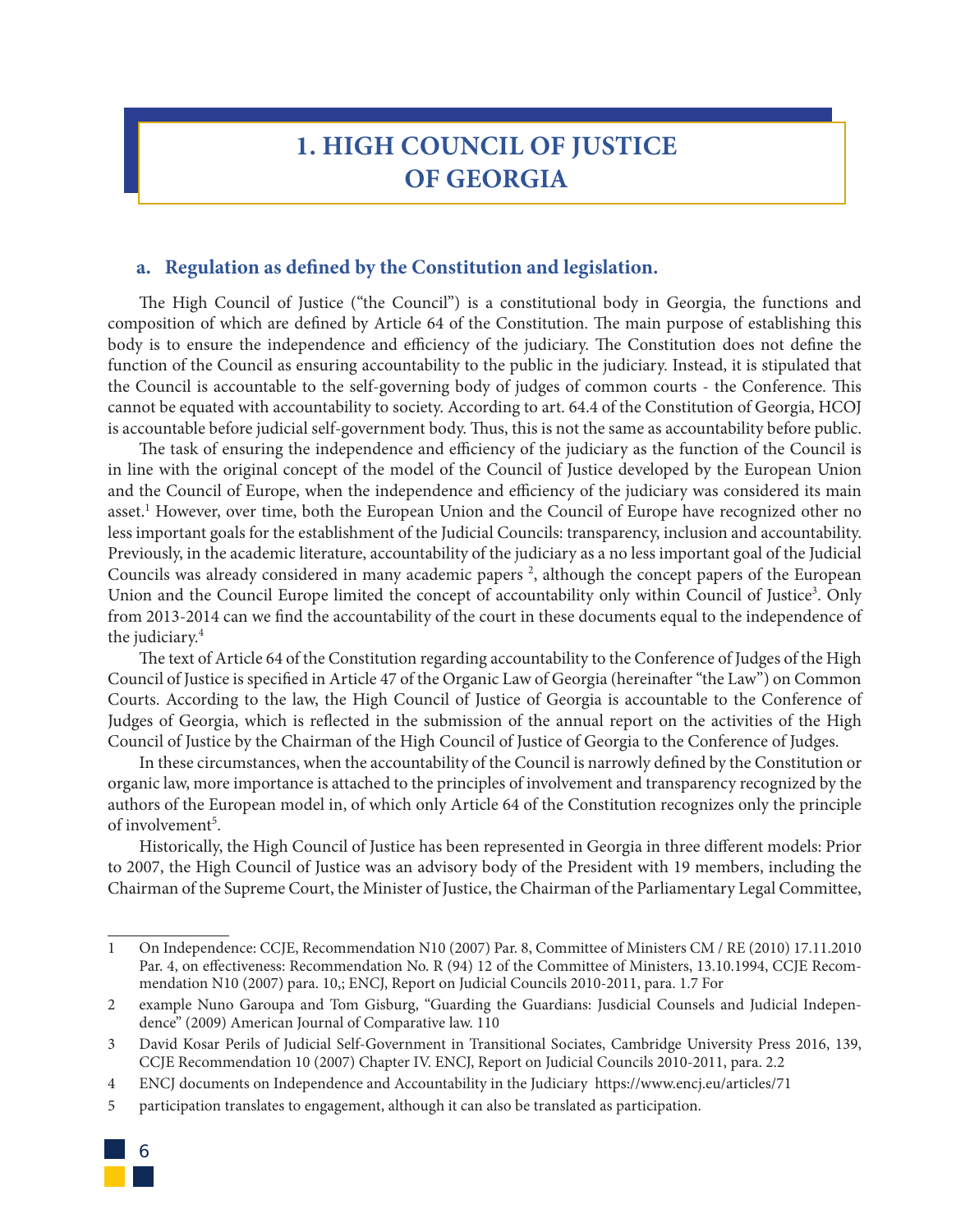2 members appointed by the President, 1 member appointed by Parliament and 9 members elected by the Conference of Judges on the recommendation of the President of the Supreme Court.

In 2007-2013, the High Council of Justice became an independent body from the President of Georgia. It consisted of 15 members, of which 8 judges were elected by the Conference of Judges nominated by the Chairman of the Supreme Court, 4 members were the Chairman of the Legal Committee and 3 members elected by the Parliament, and 2 non-judges were appointed by the President of Georgia.

Since 2013 and as of today, the High Council of Justice consists of 15 members, of which 8 judges are elected by the Conference of Judges on the basis of free nomination, by secret ballot, the Chairman of the Supreme Court is an ex-official member of the Council, 5 non-judges are elected by the Parliament (3/5 of the total membership). 1 member is nominated by the President of Georgia,

According to the Organic Law on Common Courts, the Parliament of Georgia and the President of Georgia may elect a citizen of Georgia who has a higher legal education with a master's degree or an equivalent academic degree / higher education, at least 5 years of work experience, high reputation, who is a recognized specialist in the field of law.

The functions delegated to the High Council of Justice by the Organic Law on Common Courts can be divided into the following main groups:

- a. Personnel function (appointment, promotion, dismissal, transfer, promotion of judges, determination of the number and specialization of judges in the courts, organization of qualification exams, approval of the staff list of court clerks, etc.).
- B. Disciplinary function (selection of an independent inspector, investigation of disciplinary complaints, accountability of a judge, support of disciplinary charges).
- C. Regulatory function (approval of organizational rules of work of courts, approval of rules of evaluation of officials, etc.
- D. Function of material support (hears the analysis of the Chairman of the Department of Common Courts)
- E. Function of administration and management of the judiciary, establishment of courts and definition of their areas of operation, analysis of statistics
- V. Other non-judicial functions (approval of mediation program, election of a member of the Legal Aid Council, etc.)

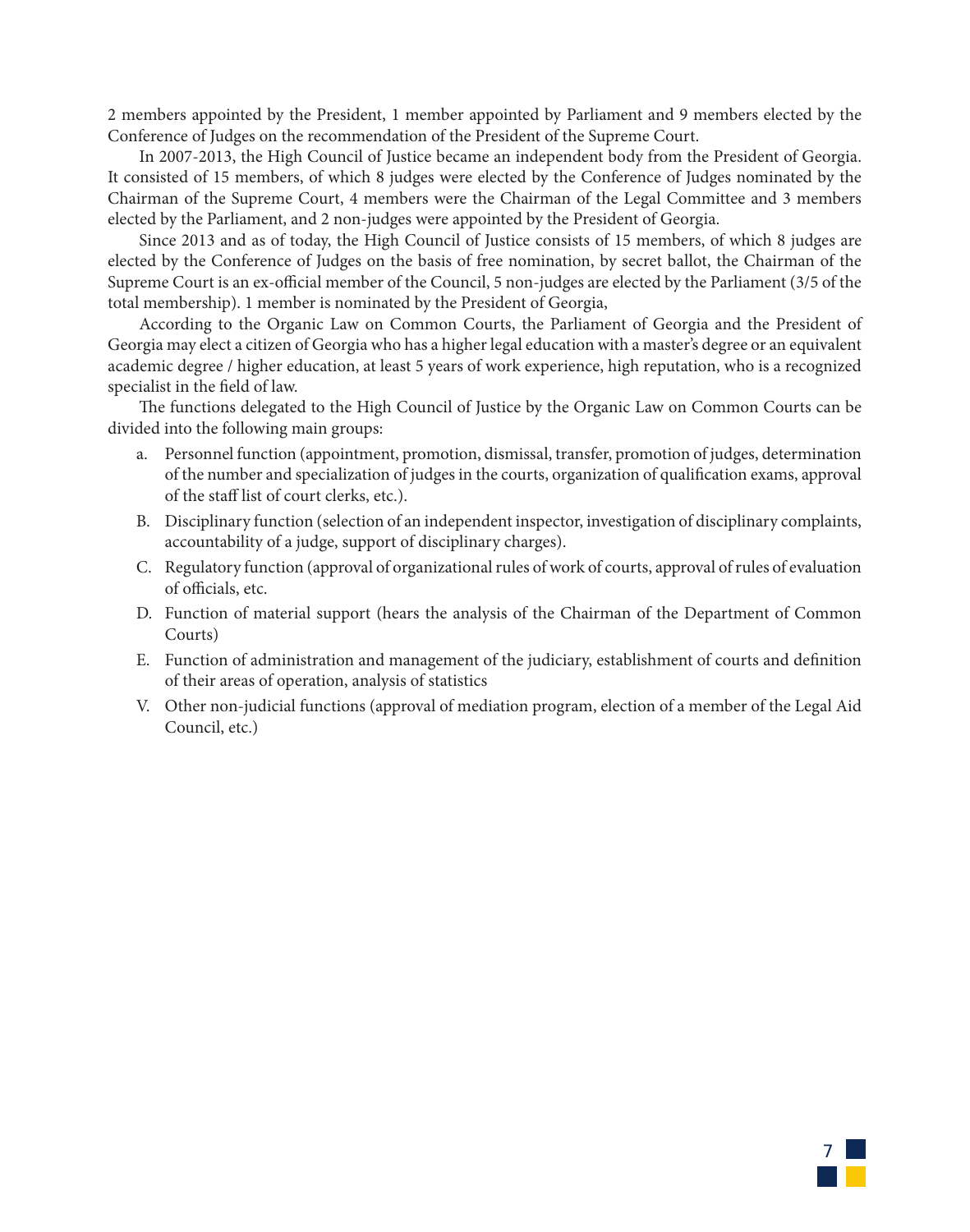# **2. INTERNATIONAL STANDARDS ON SUPREME JUDICIAL COUNCILS**

There are no mandatory international standards for the establishment and functioning of the Judicial Council, moreover, in some European countries (eg Germany, the Czech Republic, etc.) the Judicial Council does not exist in the classical sense and the judiciary is administered centrally by the Ministry of Justice. International documents related to the establishment and functioning of judicial councils are mainly of advisory character.

The most comprehensive document across Europe is the 2007 opinion of CCJE. N. 10 - Judicial Council in the service of society.

This document addresses the following key aspects of the establishment and functioning of the Council of Justice:

#### **a. Mission:**

 $\Gamma$  The mission of the Judiciary Council is to protect the independence of the judiciary and the individual independence of judges, as well as to ensure the quality and efficiency of the judiciary, to ensure public confidence in the judiciary<sup>6</sup>. The mission of the Judiciary Council is also to protect judges from political, ideological and cultural pressures and to ensure their unrestricted freedom<sup>7</sup>.

#### **B. Regulatory framework**

 $\Gamma$  It is recommended that key aspects of the Judicial Council be enshrined in the Constitution or other high-level legislation<sup>8</sup>.

#### **C. Composition**

The Council of Justice may consist of either judges or judges and non-judges only<sup>9</sup>. Perceptions of self-interest, self-protection, and favoritism should be avoided in any case<sup>10</sup>. If the Council of Justice is composed of judges and non-judges, the majority should be judges elected by their colleagues $11$ .

#### **D. Qualification**

 $\Gamma$  selection of members should be based on competence, experience, knowledge of the functioning of the judiciary, a culture of discussion and independence (paragraph 21).

- $\Gamma$  Non-judge members may be selected from distinguished lawyers, university professors, or citizens of distinguished status (para. 23).
- $\Gamma$  Council members should not be incumbent politicians, members of parliament or representatives of the executive (para. 24).

- 8 Supra note, par. 9
- 9 Supra note, par. 16
- 10 Supra note, par. 16
- 11 Supra note, par. 18.



<sup>6</sup> CCJE Opinion N. 10, 2007, par. par. 9-10.

<sup>7</sup> Ibid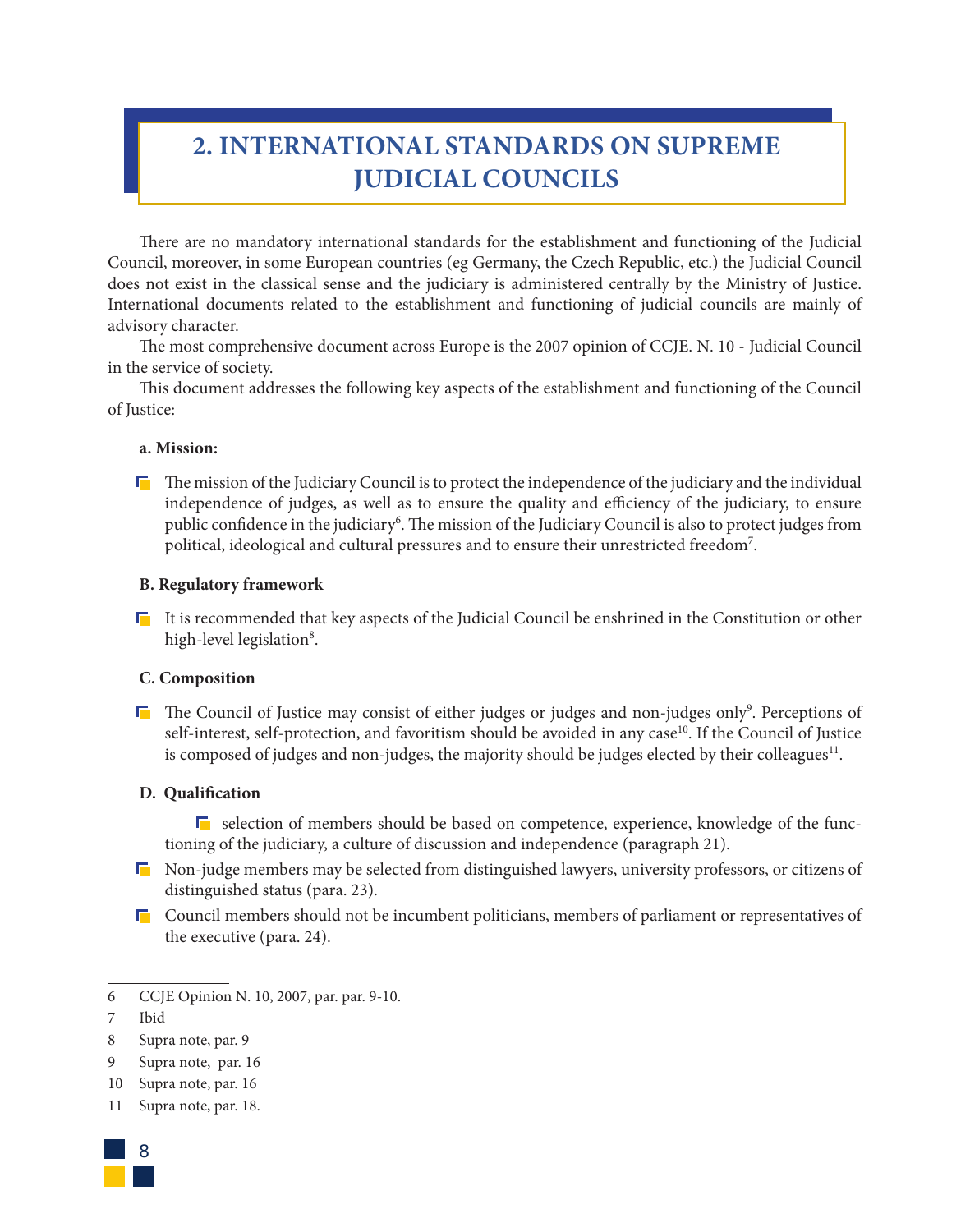#### **E. Selection of judicial members**

- $\Gamma$  They should be selected by way of election, except for ex-official members (eg the Chairman of the Supreme Court).
- $\Gamma$  Judges should be elected by a procedure that ensures broad representation of the courts at all levels (para. 27), including on territorial grounds (para. 30).

#### **Selection-judicial members**

Non judicial members should not be elected by the executive. If members are to be elected by parliament, they must be elected by a qualified majority, which requires significant support from the opposition (32). Non-judicial members of the High Council of Justice should represent the wide public (para. 32).

#### **F. Number of members and mandate**

The number of members of the Judicial Council should be commensurate with the scale of the judiciary and the functions to be performed by the Council (34).

#### **G. Status of members**

 $\Gamma$  Judicial Council must have guarantees of their impartiality and independence. Their remuneration should be commensurate with their position and activities on the Council for the Judiciary (36).

#### **H. Budget and staff**

 $\blacksquare$  The Council must have adequate funding, staff and material resources for the proper conduct of its activities (paragraphs 37-38).

#### **I. Decisions**

 $\Gamma$  Decisions concerning the administration and management of the judiciary, as well as decisions concerning the appointment, transfer, promotion and discipline of judges, must be substantiated and appealable in court (para. 39).

#### **J. Functions**

According to CCJE, the Council must have following functions (para. 42)

- $\blacksquare$  The selection of judges and the appointment
- **F** Promotion of judges
- $\blacksquare$  judges' evaluation
- $\blacksquare$  the discipline and ethics
- $\blacksquare$  training of judges
- **T** control and management of separate budget
- $\blacksquare$  of judges to protect the reputation
- **Provide opinions to other state agencies.**
- $\Gamma$  the cooperation with other relevant authorities at national, European and international levels.
- $\blacksquare$  Accountability to the public.

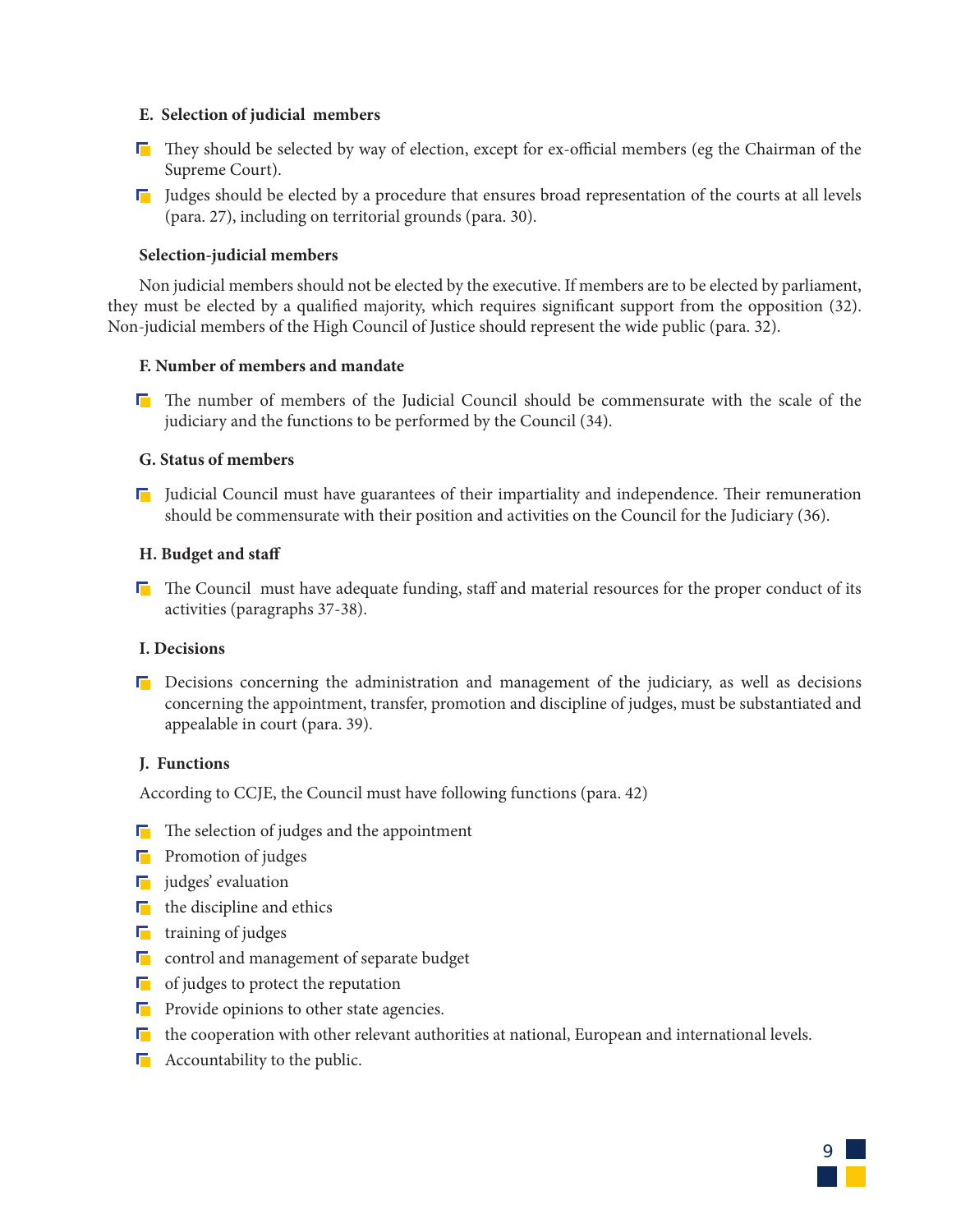The Advisory Council of European Judges recommends that the functions of the Council for the Judiciary be redistributed between its various chambers to avoid conflict between different functions (para. 43).

Additional provisions are provided by the Kiev Recommendations on the Independence of the Judiciary (2010). In particular, the Council of Justice should not include court presidents. If elected to the Council of Justice, they must resign as chairman<sup>12</sup>.

At the same time, in order to prevent corporatism and concentration of power, the Kiev Recommendations propose that the various functions of the administration of the judiciary, such as the appointment, promotion and training of judges, discipline, evaluation, and budget, be redistributed to different bodies<sup>13</sup>.

 The Venice Commission's 2021 report on the selection of members of the High Council of Justice in Ukraine focuses on ensuring the good faith of members of the Council of Justice and considers it permissible to set up a special commission to verify the integrity of future or already elected members<sup>14</sup>.

<sup>14</sup> Opinion of Venice Commission, On the draft law on amendments to certain legislative acts of Ukraine concerning the procedure for electing (appointing) members of the High Council of Justice (HCJ) and the activities of disciplinary inspectors of the HCJ (draft law no. 5068), https://www.venice.coe.int/webforms/documents/default.aspx?pdffile=CDL-PI(2021)004-e



<sup>12</sup> Kiev Recommendations on Judicial Independence, Par. 7.

<sup>13</sup> See. Kyiv Recommendations on Judicial Independence in Eastern Europe, South Caucasus and Central Asia , Par. 2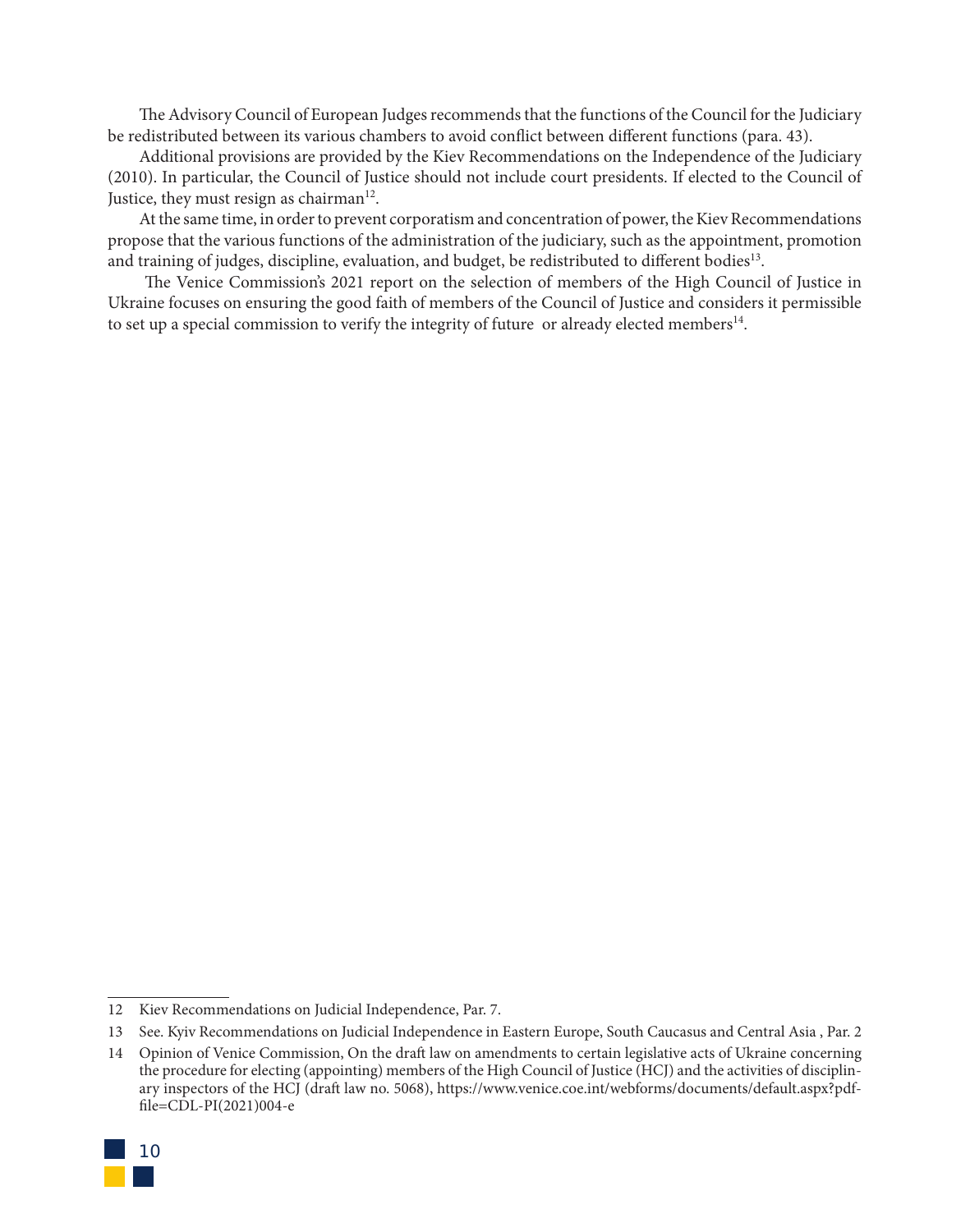# **3. JUDICIAL COUNCIL MODELS AND ACADEMIC OPINIONS**

The composition of the Council of Justice is one of the key issues that ensures not only judicial independence but also its accountability. The principle of inclusion of non-judicial members in the Council is intended to ensure greater accountability and is to some extent reflected in the participation of members of the public or political circles in the decision-making process. This is especially important in European model councils, which are characterized by a wide range of competencies in almost all matters relating to the admission of judges and their careers. Such a model is often referred to as the French-Italian model,<sup>15</sup> but at the same time such types of councils are composed of a majority of judges. However, the composition of the councils and the competence of the councils are often interrelated. Accountability is greater when non-judicial members of the board predominate, but at the same time the risk of court politicization is high, accountability may also be high if the council has broad powers, although it is necessary that most members of the judiciary do not act homogeneously. This is possible when judges from lower instances prevail on the board. Nuno Garupa and Tom Ginsburg described the councils with above criteria: competence and composition based on, see the table<sup>16</sup>:

| Competences                                                 | Dominated by the judges of<br>Supreme Court                          | Dominated by judges of<br>lower courts              | Dominated by non judges.                                                          |
|-------------------------------------------------------------|----------------------------------------------------------------------|-----------------------------------------------------|-----------------------------------------------------------------------------------|
| intense (discipline,<br>removal, promotion,<br>appointment) | strong hierarchical Judicial<br>Council (Japan, Mexico,<br>Thailand) | Strong Hierarchical<br>Council (Italy, France)      | Politicized Justice<br>Council (Equatorial,<br>Barbados, Singapore)               |
| Medium (Appointments<br>Only)                               | Hierarchical self-<br>Regulatory judicial<br>appointments Commission | Non hierarchical strong<br>Council (Itali, France). | Judicial Appointments<br>Commission<br>(USA, UK, Canada,<br>Netherlands, Germany) |
| Minimum (Internal<br>Arrangement Issues)                    | Weak Council (Panama)                                                | <b>Weak Council</b><br>(Brazil, Hungary)            | Weak Council (Paraguay)                                                           |

According to the authors, the majority of judges means that the council will be less politicized, although it is important whether the judges on the council act as a homogeneous entity. The authors relate this to a case where the majority of council members are from higher courts, as in this case they will seek to strengthen the judicial hierarchy.17 The authors' finding is also confirmed by the example of Georgia: 7 out of 9 members of the Council have recently been chairmen of various instances or chairmen of panels and chambers in the court, while in Georgia judge members act as a homogeneous group when making decisions<sup>18</sup> (see below). The authors also believe that if board members represented different courts, in this case there would be domestic court policy, which would prevent court members from acting as a unified team.<sup>19</sup>

19 Nuno Garoupa, Tom Ginsburg, p. 121



<sup>15</sup> Nuno Garoupa, Tom Ginsburg "Guarding the Guardians: Judicial Councils and Judicial Independence" (2009) 57 American Journal of Comparative Law p. 110

<sup>16</sup> Supra note, p. 103

<sup>17</sup> Ibid., P. 121

<sup>18</sup> See. Among other documents, the statement of the Public Defender on 26.12.2018, the statement on 28.06.2019.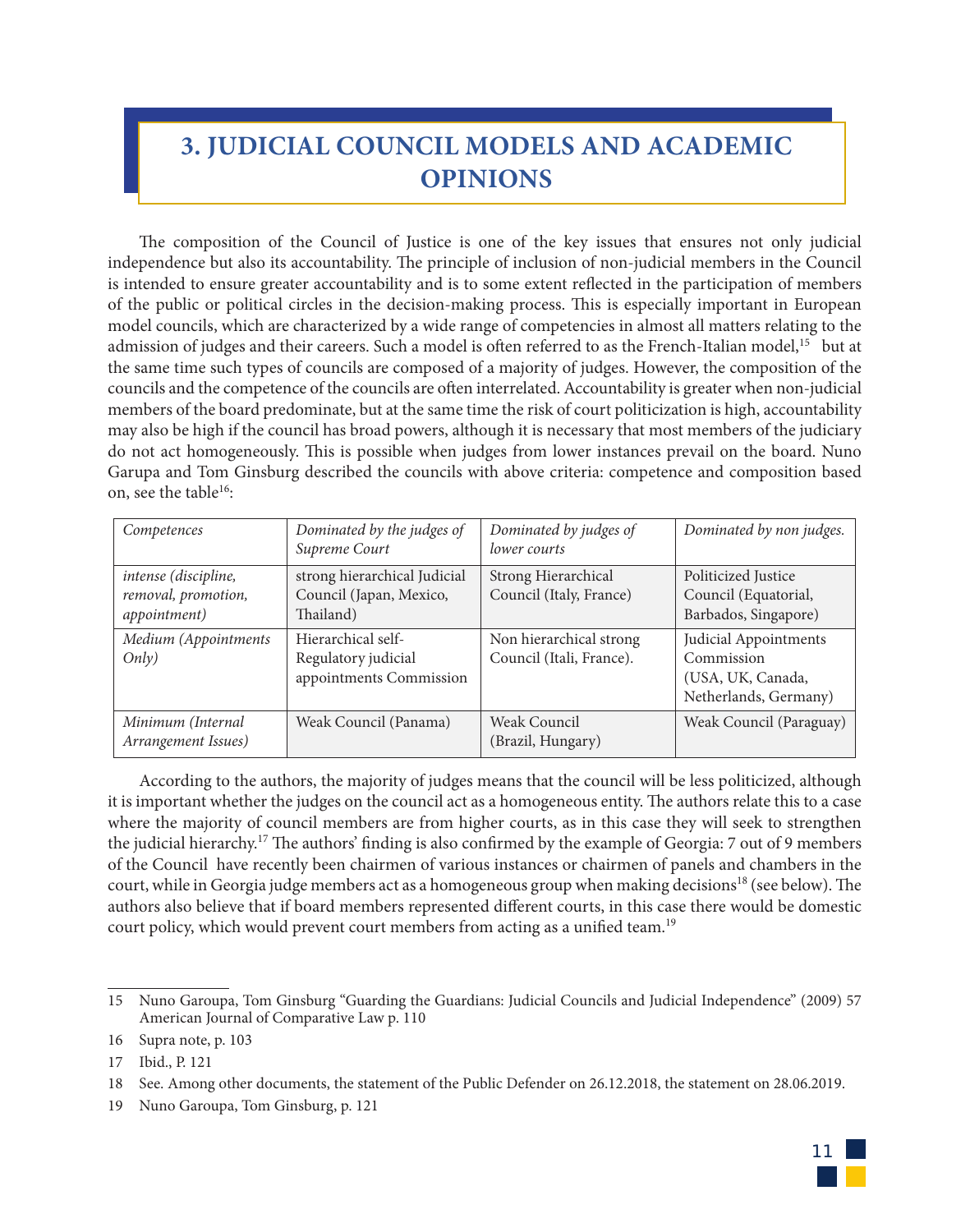It is widely believed in academic research that the European model of a strong council, which until recently required a majority of judges, leads to a lack of judicial accountability in the long run at the expense of strengthening independence, as exemplified by many Eastern European countries.<sup>20</sup> Lack of accountability in turn limits the independence of individual judges. Councils' accumulation of power in Moldova, Georgia, and Ukraine has also been critically evaluated, as similar examples already exist in Romania and Hungary, where strong councils have often been criticized for lack of accountability.<sup>21</sup> Lydia Müller's article was published in 2012, when judicial reform initiatives were implemented in Georgia shortly after the arrival of a new ruling coalition in Georgia. In this regard, Lydia Müller's analysis is also interesting: "Although no similar assessment [of lack of accountability] has been made towards Moldova, Georgia and Ukraine, the trend towards a strong council with multilateral competence in various areas of justice administration is noticeable and a cause for concern. Judicial councils in Moldova, Georgia, and Ukraine are responsible for appointing, promoting, and prosecuting judges, including imposing sanctions, and in the long run, raising the risk of lack of accountability<sup>22</sup> . within a few years after the start of justice reform trends have been identified including lack of pluralistic environment, lack of accountability and independence of individual judges $^{23}$ .

The concept of involvement was changed by the initiators of the European model of the Council - the European Union and the Council of Europe. After initial opposition, they softened their stance and agreed on composition of council on parity between judge and non-judge members. For example in the ENCJ Justice Councils Report 2010-2011, para. 2.2. committee of Ministers Recommendation CM / Rec (2010) 12 on Judges: Independence, Efficiency and Duties, 17.11.2010, para. 17 the admission of half of the members of the Council by judges is considered acceptable, while earlier documents required a significant majority of judges in the Councils (CCJE, Recommendation No. 10 (2007) on Judicial Councils at the Service of Society, (Strasbourg, November 21-23, 2007).<sup>24</sup>, Opinion of the Venice Commission no. 403/2006, which also stipulates that judges must have a majority in the Council of Justice.25

After the collapse of the Soviet Union, the introduction of the Judiciary Council models in Eastern Europe led to mixed results and in some cases even earned strong academic criticism. Although the Judicial Council model was seen as a mechanism for ensuring the political independence of the judiciary, which was lobbied by European structures (EU, Council of Europe, Venice Commission, CCJE), post-Soviet mentality and lack of a culture of independence strengthened the power of influential groups, reduced the individualism of judges, encouraged corporatism, and the instrumentalization of Judiciary Councils. 26

- 20 Z. Fleck, Judicial Independence in Hungary, Chapter BI 2. C. E Printed by Anja Seibert-Fohr (ed.) Judicial Independence n Transition, Max Planck Institute for Comparative Public Law and International Law. Parau, The Drive for Judicial Supremacy, Chapter C. IV. In the same edition R. Coman / C. Dallara, Judicial Independence in Romania, Chapter BI 2; In the same issue Lydia F. Muller, Judicial Administration in Transitional Eastern Countries, in the same edition p. 938 David Kosar, cited in footnote 3, p. 139
- 21 Lydia F. Muller, Judicial Administration in Transitional Eastern Countries. P 944

- 23 Fifth Report of monitoring HCOJ 30.05.2017. available at http://ewmi-prolog.org/ka/publications/613-iusticiis-umaghlesi-sabtshos-monitoringis
- 24 David Kosar , cited in footnote 3, p. 139
- 25 Court Appointments, Opinion of the Venice Commission no. 403/2006, 22.06.2017 / Fri. 50,
- 26 "Granting extensive self-administration powers to the judiciary before genuine internal reform is dangerous in a better scenario, the new institution will be a somewhat empty shell for a few years or decades to come. In a bad case scenario, which unfortunately appears more frequently, behavior and patterns start emerging which are very distant from anything the model was supposed to deliver: Individual judicial independence and impartiality is not only unprotected, it may be suppressed by judicial bosses. To speak of efficiency, quality, or transparency — other values apart from the judicial independence the system promised to deliver — would amount to idealism bordering on naivety". See. Michal Bobek & David Kosař, Global Solutions, Local Damages: A Critical Study in Judicial Councils in Central and Eastern Europe, 2014.



<sup>22</sup> Ibid p. 944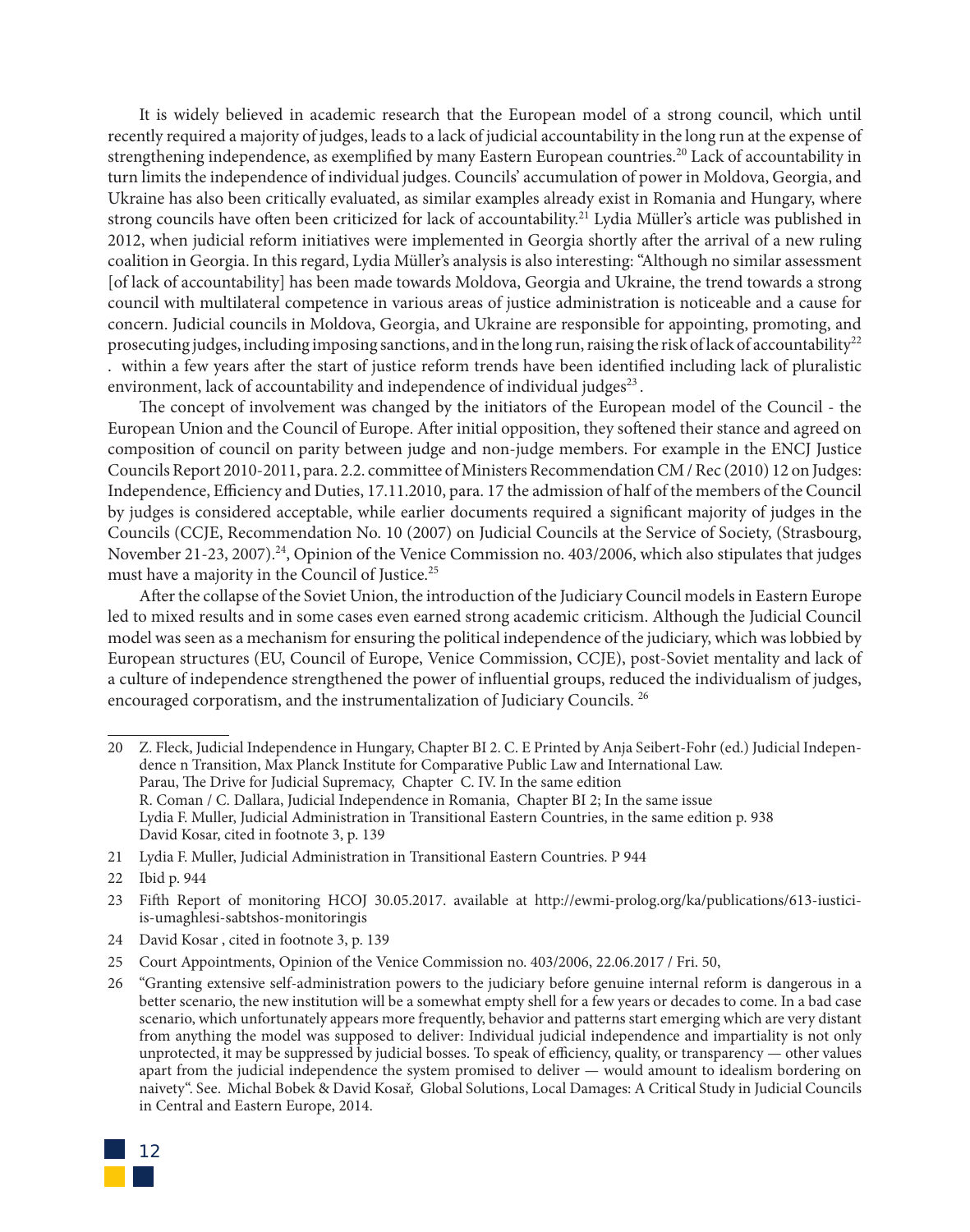The literature distinguishes between the Southern European and Northern European models of the High Council of Justice. In the Southern European model, the main function of the Council is to ensure the independence of the judiciary, the selection of judges (or participation in the selection process), discipline, and in the Northern European model, the Councils of Justice have broad powers in judicial administration (case oversight, uniform practice, logistics, electronic case management, training). , budget, etc.)<sup>27</sup>. Southern European model is most common in East Europe, which is assorted by court administrative functions.

Below we discuss more detailed models of Council composition, selection rules and functioning:

#### **a. Composition and number of members.**

The High Council of Justice is composed of members elected by different branches of government, in most cases these three different branches: the court, the parliament and the president (elected members).

In some countries a quota of court presidents is set aside separately for members of the judiciary, for example in France one member is the president of the appellate court, elected by his fellow presidents, and the president of the court of first instance, who is also elected by his fellow presidents<sup>28</sup>.

In some countries (eg France, Italy) the Council of Justice consists of two chambers where one chamber is for the court and the other chamber is the administration of the prosecutor's office. Judges are represented in the Judicial Chamber, and prosecutors are represented in the Chamber of Prosecutors.

The number of members of the Council of Justice varies from country to country, depending on the size of the judiciary, the functions of the Council of Justice, and other contexts.29 Also noteworthy is the fact that in some European countries the Council of Justice is not only managing court but also is a governing body of the prosecutor's office. Thus, Belgian Council of Justice has 44 members, 27 in Italy, 22 in France, 21 in Spain, 19 in Romania, 18 in Slovakia, 15 in Hungary and 8 in Montenegro<sup>30</sup>

#### **Proportion of Judicial and Non-Judicial Members**

Judicial members of the Judicial Council in different European countries are either a majority (Slovenia, Spain, Italy), or half (eg Slovakia, Belgium), or less than half (Portugal, France).

In Lithuania, the Council of Justice consists only of judges. It consists of 20 members elected by the Conference of Judges and 3 ex-officio members (Presidents of the Supreme, Appellate and Administrative Courts).

#### **C. Chairman of the Council.**

In Slovenia, the Chairman of the Council is elected by the Council of Justice. In some countries, e.g. In Italy the Council is chaired by the President of the Republic. In Portugal, the High Council of Justice is chaired by the President of the Supreme Court. There is an interesting rule for the selection of the Chairman of the Council in Hungary, where the Chairman is elected by rotating the members of the Judiciary once every 6 months<sup>31</sup>. The rotation of judges and non-judges of the Board of Directors takes place also in Belgium<sup>32</sup>.



See. E.g. example of the Slovak Judicial Council, See. Ibid.

<sup>27</sup> CEPEJ Report- Councils for the Judiciary in EU Countries, Prof. Wim Voermans and Dr Pim Albers, https://www. vkksu.gov.ua/userfiles/doc/cepej/CEPEJ%20Report%20on%20Councils%20for%20the%20Judiciry%20in%20 EU%20countries.pdf

<sup>28</sup> https://fr.wikipedia.org/wiki/Conseil\_sup%C3%A9rieur\_de\_la\_magistrature\_(France)

<sup>29</sup> ENCJ webpage, https://www.encj.eu/images/stories/pdf/factsheets/hrj\_csj\_belgium.pdf

<sup>30</sup> Inevitably, there are more members in Councils for the Judiciary where the prosecution's office is part of the judiciary.

<sup>31</sup> ENCJ webpage, https://www.encj.eu/images/stories/pdf/factsheets/obt\_hungary.pdf

<sup>32</sup> ENCJ webpage, https://www.encj.eu/images/stories/pdf/factsheets/hrj\_csj\_belgium.pdf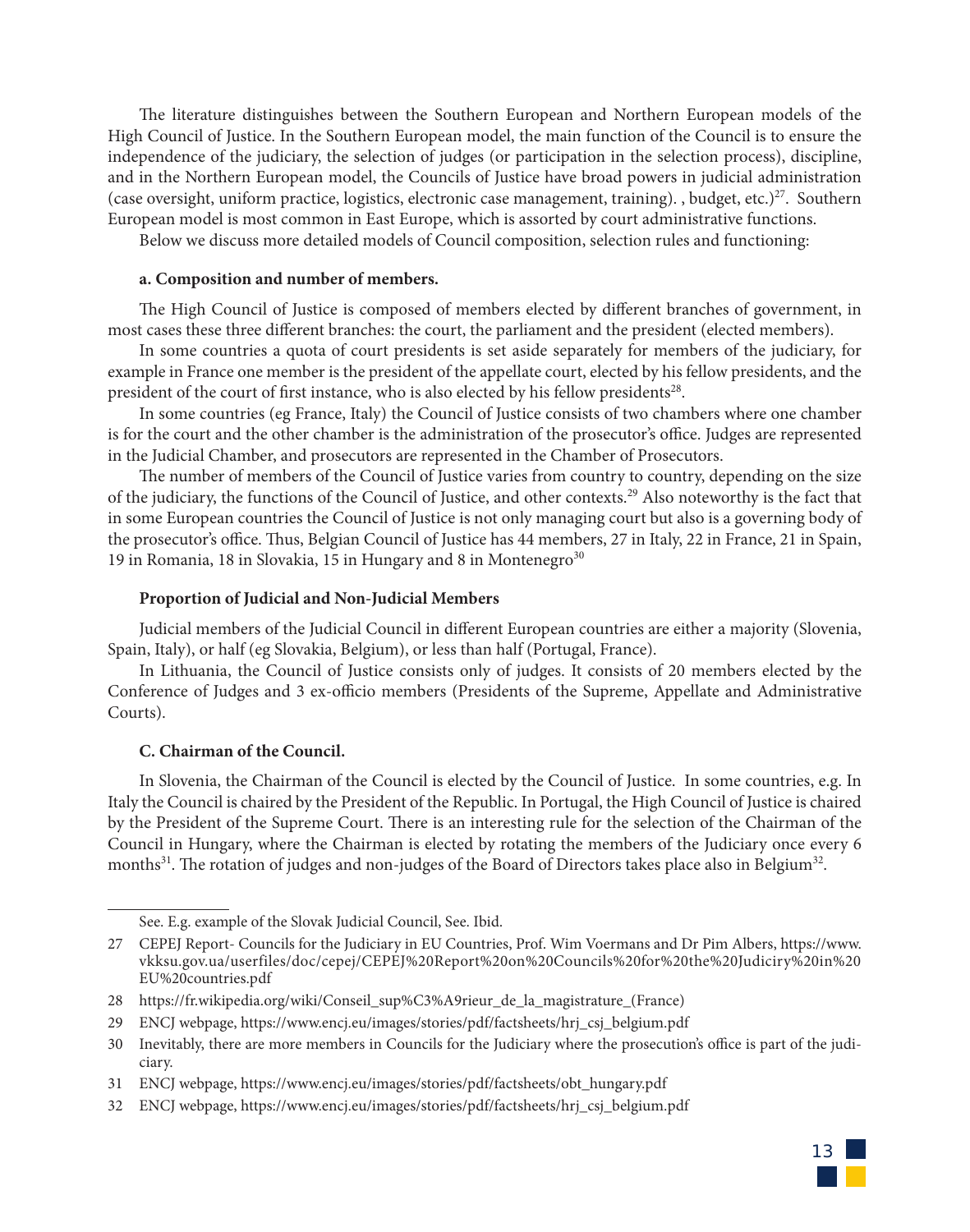#### **D. Terms of office.**

Different terms of office are envisaged: 6 years in Hungary and Romania , 5 years in Bulgaria, 4 in France,<sup>33</sup> Portugal has interesting rule, where the members of the Council are elected for the term of appointing authority (Parliament appoints for 4 years, President appoints for 5 years) $34$ .

#### **E. Re-election**

Reelection is limited in many countries. E.g. In Italy, in Bulgaria a council member is not eligible to be elected for two consecutive terms<sup>35</sup>.

In Slovakia, Latvia they can be elected only twice in a row<sup>36</sup>.

#### **F. Rules for the election of judicial members.**

In Hungary, members of the judiciary are elected by a conference of judges by secret ballot by a simple majority of votes<sup>37</sup>.

In some countries (eg Hungary) quotas are set for judges of different courts.

#### **Z. Functions**

#### **The following functions of Judicial Councils differ from each other in terms of comparative overview:**

#### **Careers of Judges**

This includes the appointment - dismissal of judges (Bulgaria, Spain), promotion (Bulgaria, Spain), transfer (Bulgaria, Spain, Latvia).

In some countries the Judicial Council itself does not decide on the appointment of a judge, but rather makes a recommendation to the appointing authority (eg the President - Lithuania, Slovakia).

#### **Training:**

The functions of the Council of Justice in this regard are different. This could be e.g. approval of training guidelines (Belgium38), administration of trainings (Lithuania), participation in the formation of the School of judges (Bulgaria, Slovakia), approval of the curriculum of the School of Judges (Romania, Slovakia), in some countries the Council of Justice has no such competence (Slovenia). .

#### *<u>I* Judicial ethics</u>

These can be: approving the rules of judicial ethics (Belgium, Hungary), consulting on judicial ethics (Slovenia).

#### **Discipline**

This can be the start of a disciplinary investigation (Slovenia), the substantive hearing of the case (Bulgaria, Romania, Italy), the appointment of members of disciplinary bodies (Lithuania, Slovakia).

<sup>38</sup> ENCJ webpage, https://www.encj.eu/images/stories/pdf/factsheets/hrj\_csj\_belgium.pdf



<sup>33</sup> ENCJ webpage, https://www.encj.eu/images/stories/pdf/factsheets/bcc\_vss\_bulgaria.pdf

<sup>34</sup> ENCJ webpage, https://www.encj.eu/images/stories/pdf/factsheets/csm\_portugal.pdf

<sup>35</sup> https://it.wikipedia.org/wiki/Consiglio\_superiore\_della\_magistratura

<sup>36</sup> ENCJ webpage, https://www.encj.eu/images/stories/pdf/factsheets/tp\_latvia.pdf

<sup>37</sup> ENCJ webpage, https://www.encj.eu/images/stories/pdf/factsheets/obt\_hungary.pdf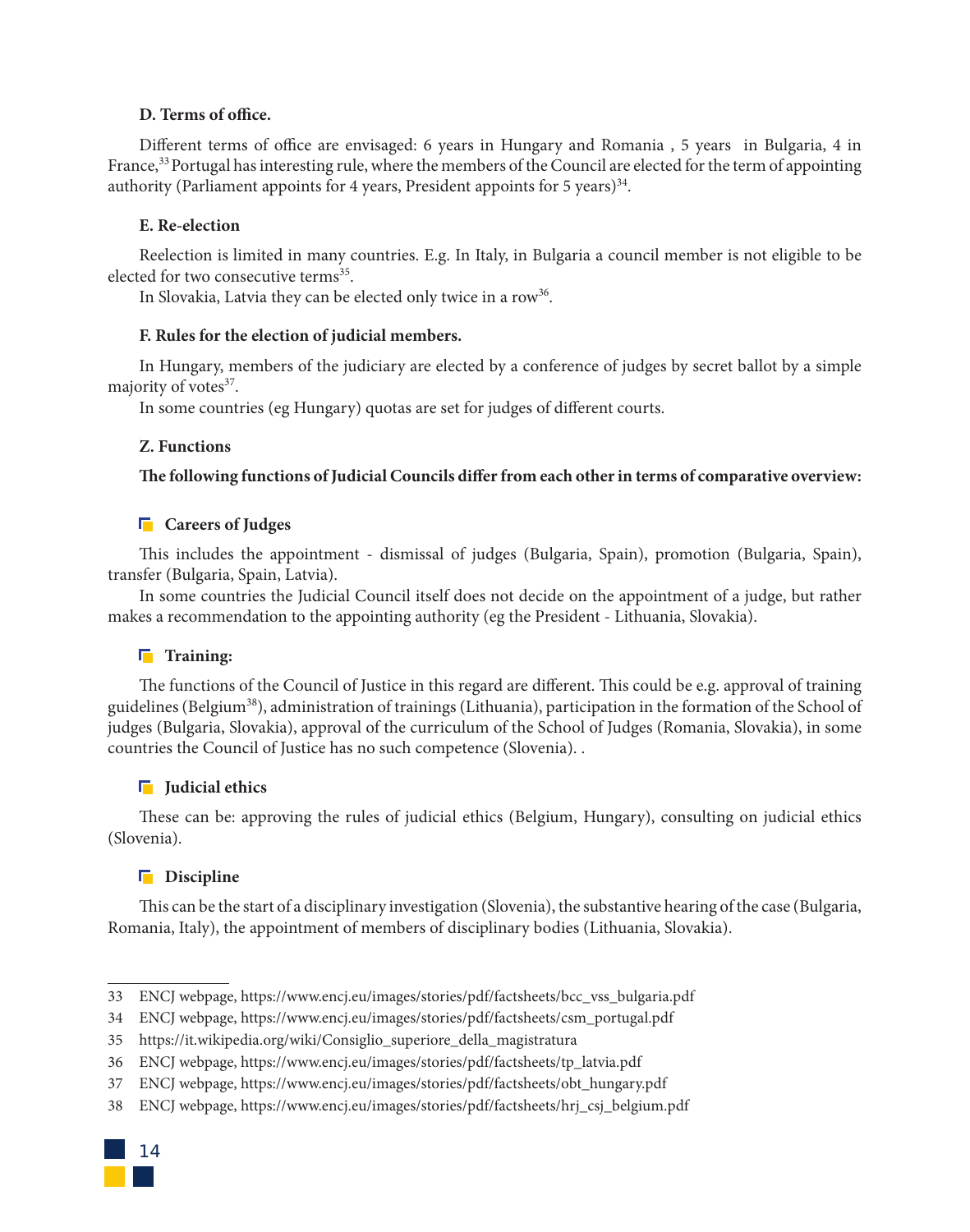In some countries the Council of Justice has no disciplinary powers at all. In Latvia, for example, disciplinary cases are handled by a disciplinary committee and a disciplinary court<sup>39</sup>.

- **Appointment of Court Chairmen (Slovenia).**
- **Receiving complaints about violations of the rights of judges (Slovenia).**
- **Legislative activity:**

This could be the drafting of proposals for court-related bills (Belgium<sup>40</sup>), submission of opinions (Latvia).

#### **Receiving complaints.**

This could include receiving complaints about court activities and investigating them (Belgium).

#### **F** Supervision of property declarations of judges (Hungary).

#### **<u>F</u>** Judicial immunity:

Issuance of a permit to detain a magistrate, search (Romania).

#### **Relations with other authorities (Lithuania)**

#### **T. Appeal against decisions of the Council**

In Spain the decisions of the Council are appealed to the Administrative Chamber of the Supreme Court. In some countries the decisions of the Council are not subject to appeal (Belgium, Latvia, Slovakia).

In some countries only part of the decisions of the Council can be appealed, e.g. In Portugal and Romania, only HR related decisions are appealed.41. (Disciplinary decisions in Romania as well).



<sup>39</sup> ENCJ webpage, https://www.encj.eu/images/stories/pdf/factsheets/tp\_latvia.pdf

<sup>40</sup> ENCJ webpage, https://www.encj.eu/images/stories/pdf/factsheets/hrj\_csj\_belgium.pdf

<sup>41</sup> ENCJ webpage, https://www.encj.eu/images/stories/pdf/factsheets/csm\_portugal.pdf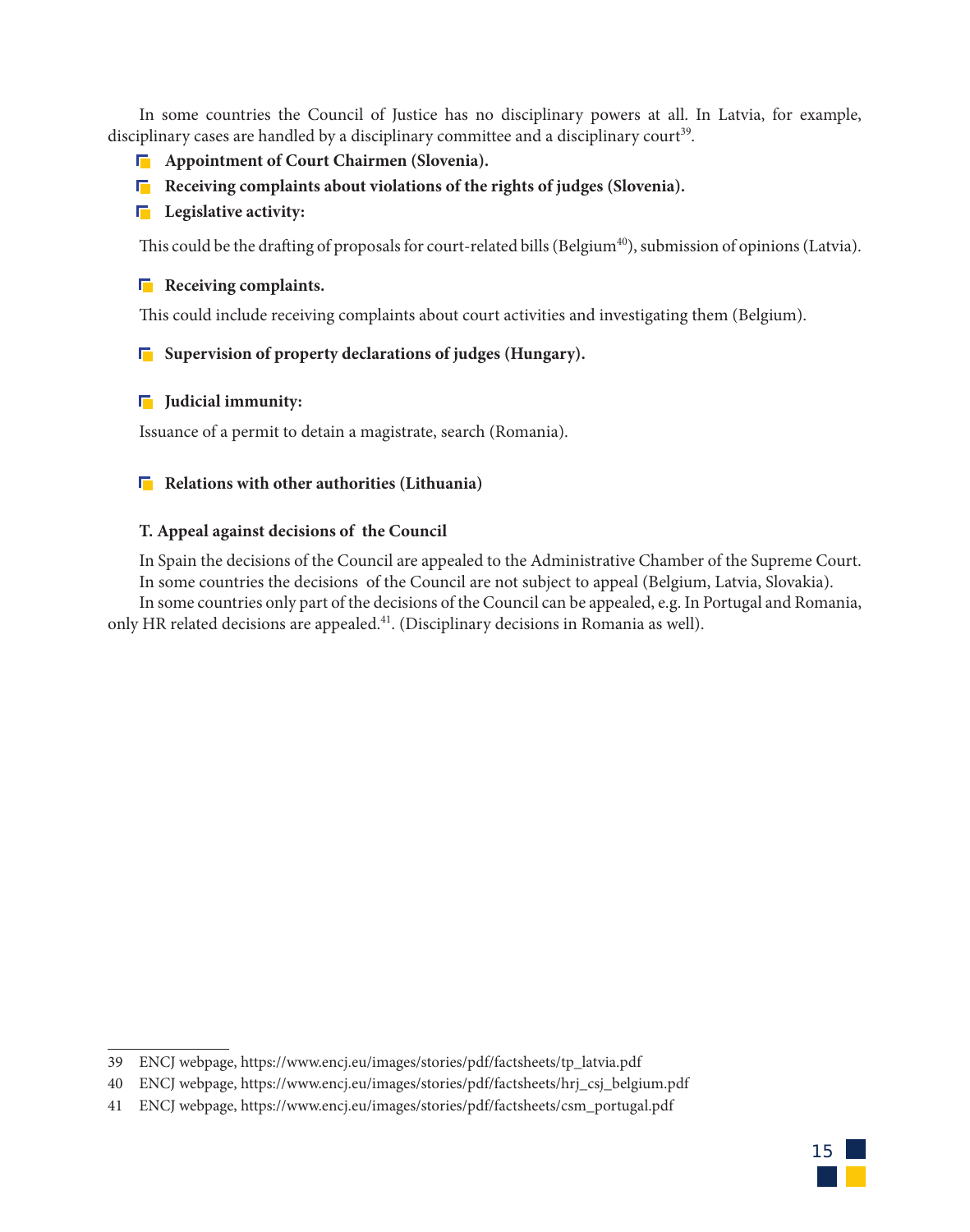# **4. EXPERIENCE OF SEVERAL EUROPEAN COUNTRIES IN TERMS OF NON-JUDICIAL MEMBERSHIP**

Detailed information on the procedure, powers and functions of nominating and electing European countries is provided in the Annex to the ENCJ 2015-2016 Report: *Participation of Non-Judicial Members in Judicial governance with Questionnaire and replies*<sup>42</sup>. For the purposes of this document, we shall review only those countries whose functions of the Council are similar to those of the current system in Georgia as well as in which are affected by Venice Commission Opinion no. 976/2019<sup>43</sup>

#### **Belgium**

The Belgian Council makes decisions on the appointment of judges and other matters, although it does not have the power to discipline judges, it only has the power of inquiry. It has 22 judges and 22 non-judges equally.

Non-judicial members are elected by the Senate by a two-thirds majority. The 22 members are divided into 11 Dutch-speaking and 11 French-speaking members. Each group should have 4 members of the Bar Association with at least 10 years of experience, 3 professors of higher education institutions and 4 members with higher education and at least 10 years of experience in the relevant profession. Bar associations and universities can nominate candidates. At least 5 members must be nominated from c each linguistic group, for a total of 10 members.

There is no functional difference between judge and non-judge members. The Board is chaired by a Bureau consisting of 2 judges and 2 non-judge members, each from a linguistic group, who chair the Board on a rotating basis for one year. Additionally, each of them chairs the Nomination and Appointment Committee or the Recommendation and Inquiry Committee. Bureau members work full time.

All bodies of the Council consist of an equal number of Judge and Non-Judge members. Decisions are usually made by a majority of the members present, although 10 of the 14 members are required to appoint a judge and decisions are made by a 2/3 majority.

#### **Serbia**

In Serbia, the High Council of Justice is composed of the Supreme Court Chair, the Justice Minister and the National Assembly (Parliament) Judiciary Committee chairman, as ex officio members, as well as 8 members elected by National Assembly, of which 6 are judges, and 2 the Practicing attorney and law professor with minimum 15 years professional experience. Non-judicial members receive additional remuneration for exercising the powers of a board member. Continuing to work in the profession Non-judicial members are not prohibited.

The Serbian Bar Association nominates a lawyer for the council<sup>44</sup>. The Bar Association ensures the broad participation of lawyers in the nomination of a member of the Board. The mentioned procedure: Deadlines, nomination, election and nomination of the candidate are determined by the Act of the Bar Association. It is possible to nominate more than one candidate.

<sup>44</sup> representative of the Bar Association in France is elected by the President of the National Bar Association in Conseil supérieur de la magistrature.



<sup>42</sup> ENCJ webpage, https://www.encj.eu/images/stories/pdf/workinggroups/encj\_pt\_standards\_vi\_non\_judicial\_ members\_annex.pdf

<sup>43</sup> Venice Commission and DHR Joint Urgent Joint Opinion No. 976/2019, 19.06.2020 The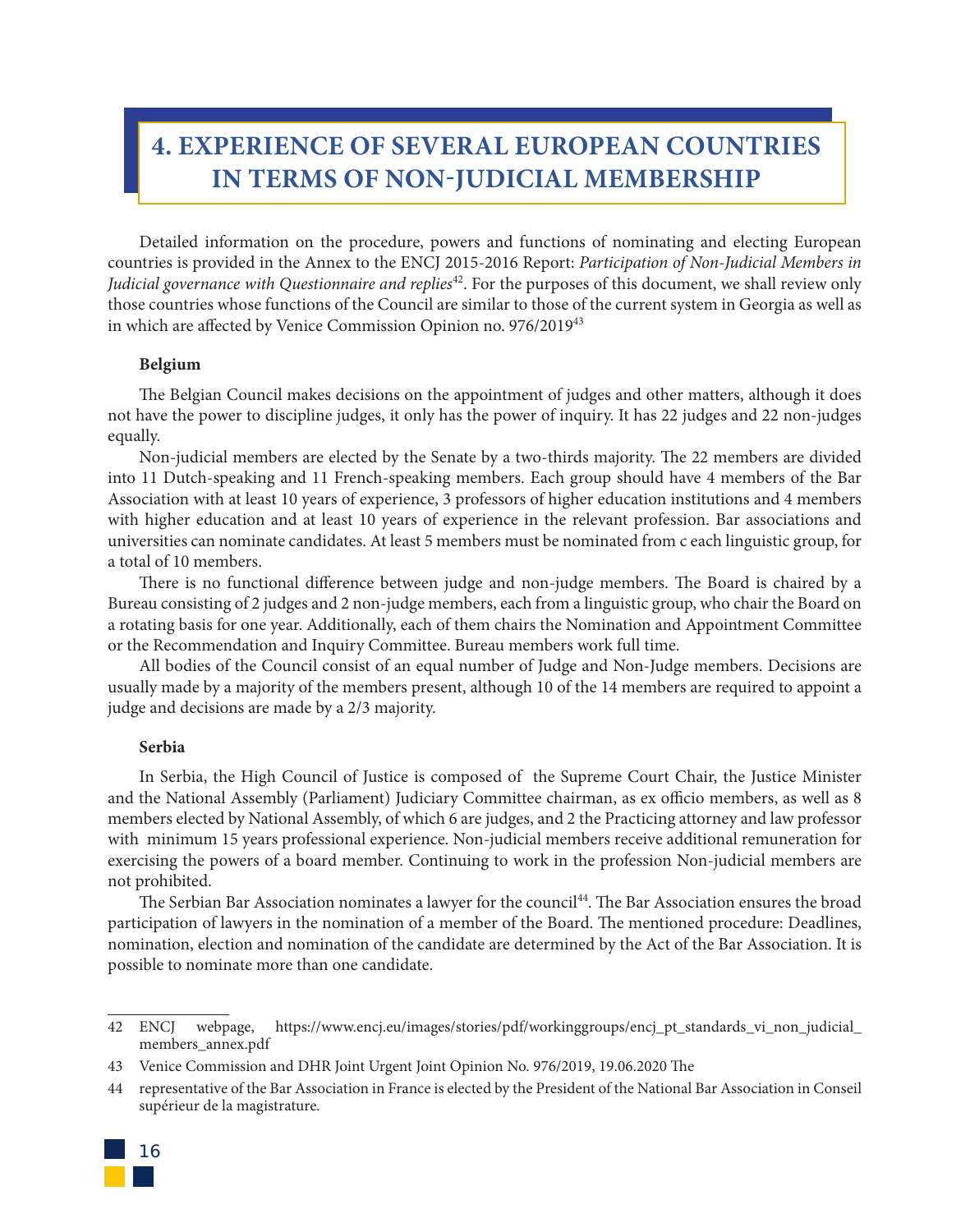The professor is elected as a member of the council by the deans of the law faculties of the country at a joint session.<sup>45</sup> The Joint Session of the Deans is convened and chaired by the Dean of the oldest Faculty of Law in the country, who also nominates the elected candidate to the National Assembly.

All members of the Board have equal authority, although the Chairman of the Council is the Chairman of the Supreme Court of Cassation. The judge also chairs the qualification commission.

#### **Slovenia**

The Council of Justice consists of 11 members, from which judges are 6 members, and 5 members are elected by the National Assembly from among the professors, lawyers and other jurists nominated by the President of the country. These lawyers can be notaries as well as business lawyers.

The President makes his submission based on applications he receives from law schools, the Slovenian Bar Association, the Notary Association and the Association of Business Lawyers. Non-judicial members are not prohibited from working in the profession.

The Board elects the Chairman from among its members. Non-judicial members may be elected as chairpersons, and in practice, the board has twice been chaired by a law professor.

The council makes decisions by a majority of votes, although important decisions are made by 2/3, namely: the nomination of a person to the National Assembly and the reappointment of an already elected judge to another position.

<sup>45</sup> Croatia has a similar rule for electing an academy representative to the Council, where each law faculty is represented by 4 full professors, who elect 2 professors to the Council of Justice.

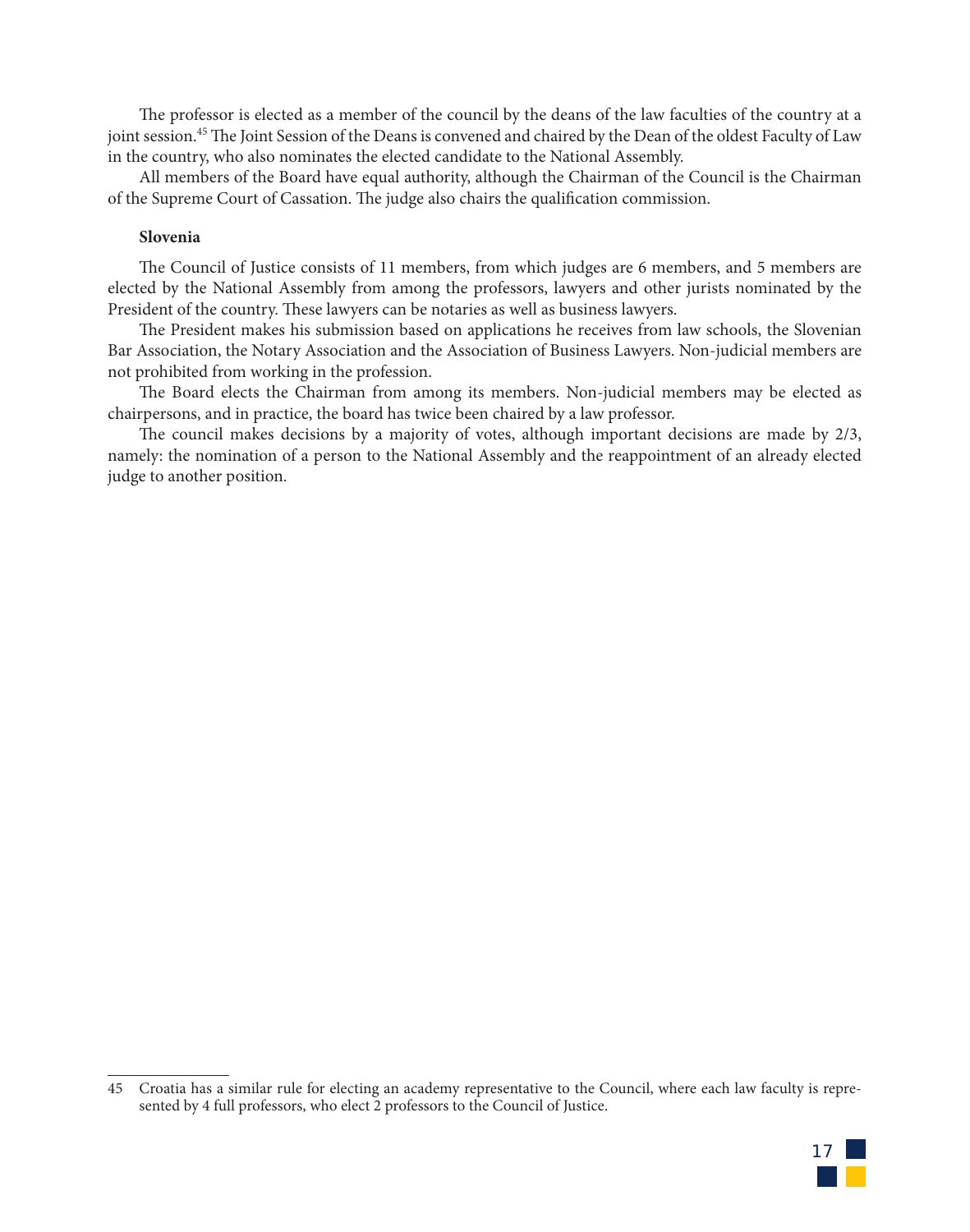# **5. PROBLEMS RELATED TO THE SELECTION AND FUNCTIONING OF THE HIGH COUNCIL OF JUSTICE IN GEORGIA**

Although the majority of members in the High Council of Justice in 2007-2012 were judges, until 2012 the High Council of Justice in Georgia was perceived not as a guarantor of the independence of the judiciary, but as a mechanism for pressuring and intimidating judges. The Minister of Justice, who was removed from the membership of High Council of Justice in 2007, was informally involved in the management of the judiciary, with all key decisions being agreed with the Minister of Justice<sup>46</sup>. It was through the High Council of Justice that politically disobedient judges were punished and obedient judges were encouraged. Both the High Council of Justice and key administrative positions were concentrated in the hands of influential groups of judges through which political control over the court was exercised.<sup>47</sup>.

As a result of the 2013 reform, it is true that judges were given the opportunity to elect members of the High Council of Justice by free and secret ballot, but for a number of reasons<sup>48</sup>, they re-elected members of the old elite (clan) as members of the council. In 2013-15, there was some controversy between judges and non-judges of the High Council of Justice. Often decisions could not be made due to a lack of necessary votes.

Since 2015, the High Council of judges and non members' positions got closer, behind which stands the alleged political deal that took place between Georgian Dream and the influential group of judges<sup>49</sup>.

In 2013-2021 HCOJ turned from repressive mechanism to corporate defense mechanism in the hands of an influential group, the so-called clan. This is also demonstrated by disciplinary statistics. If in 2004-2012, 209 judges were disciplined, 39 of whom were dismissed, after 2012 only 10 judges were disciplined, with light disciplinary sanctions imposed on them.

The group of influential judges won all elections to the Conference of Judges (2013, 2017, 2021), but if there was still formal competition between the candidates by before, this competition disappeared in 2021: by an absolute majority of votes four candidates who had no competitors were elected to the four vacant seats<sup>50</sup>.

It is worth mentioning the presence of court chairmen in the High Council of Justice. While the 2013 Legislative Amendments removed the Court Chairmen from the High Council of Justice, the 2017 Legislative

<sup>50</sup> https://1tv.ge/news/mosamartleta-konferenciam-iusticiis-umaghlesi-sabchos-otkhi-mosamartle-wevri-airchia/



<sup>46</sup> See. Tsikarishvili K. Clan governance in court since 2007, https://dfwatch.net/%E1%83%99%E1%83%9A%E1%83 %90%E1%83%9C%E1%83%A3%E1%83% A0% E1% 83% 98-% E1% 83% 9B% E1% 83% 9B% E1% 83% 90% E1% 83% A0% E1% 83% 97% E1% 83% 95% E1% 83% 94 % E1% 83% 9A% E1% 83% 9D% E1% 83% 91% E1% 83% 90-% E1% 83% A1% E1% 83% 90% E1% 83% A1% E1% 83% 90- 53161

<sup>47</sup> See. Tsikarishvili K. Clan governance in judiciary since 2007, https://dfwatch.net/%E1%83%99%E1%83%9A%E1% 83%90%E1%83%9C%E1%83%A3%E1%83% A0% E1% 83% 98-% E1% 83% 9B% E1% 83% 9B% E1% 83% 90% E1% 83% A0% E1% 83% 97% E1% 83% 95% E1% 83% 94 % E1% 83% 9A% E1% 83% 9D% E1% 83% 91% E1% 83% 90-% E1% 83% A1% E1% 83% 90% E1% 83% A1% E1% 83% 90- 53161

<sup>48</sup> among them by fear of losing the job, as well as by carrier aspirations: on the one hand, before 2012 the judges perceived the HCOJ as repressive body, therefore, after the change of government they elected the most discredited colleagues, who would not have moral right to punish their colleagues for the past misdeeds. On the other hand, the members of the clan were promising to the judges the full immunity, lifetime appointment and other privileges. (as opposed to the civil society, political parties and even the government who were threatening judges with liability, dismissal, revelation of their past misconduct and etc). see supra note.

<sup>49</sup> See. Tsikarishvili K. Clan Based Governance in court since 2007, https://dfwatch.net/%E1%83%99%E1%83%9A%E 1%83%90%E1%83%9C%E1%83%A3%E1%83% A0% E1% 83% 98-% E1% 83% 9B% E1% 83% 9B% E1% 83% 90% E1% 83% A0% E1% 83% 97% E1% 83% 95% E1% 83% 94 % E1% 83% 9A% E1% 83% 9D% E1% 83% 91% E1% 83% 90-% E1% 83% A1% E1% 83% 90% E1% 83% A1% E1% 83% 90- 53161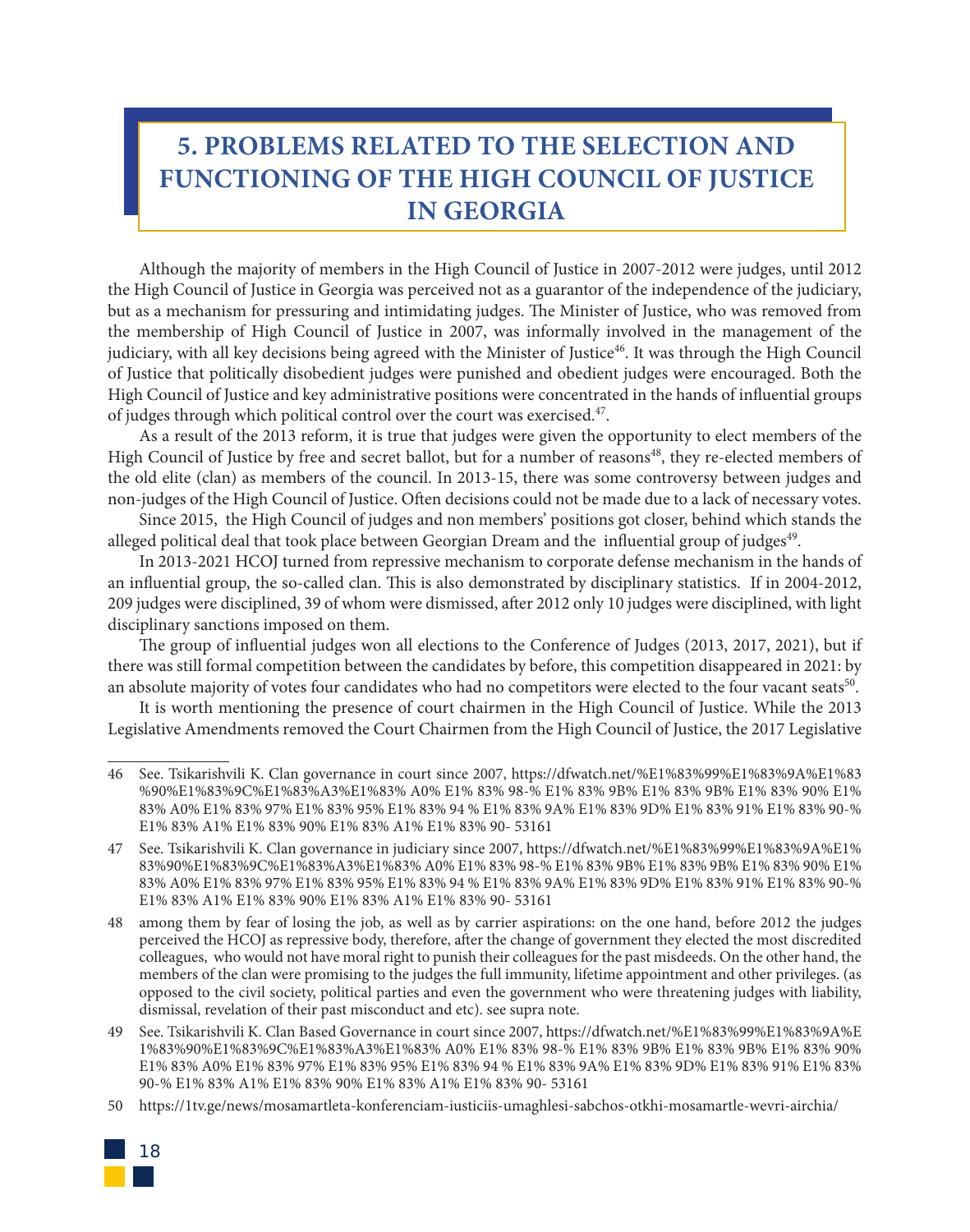Amendments again reintroduced them into the HCOJ, signaling once again the deal between the ruling party and the judges' clan<sup>51</sup>.

Until 2013, there were 6 non-judicial members of the Council of Justice in Georgia, including 3 members elected by the Parliament, and the Chairman of the Parliamentary Committee on Legal Affairs was ex officio. 2 members of the Council were represented by the President of Georgia.<sup>52</sup> The amendments in 2013<sup>53</sup> replaced parliamentarians with professors, lawyers, and representatives of non-governmental organizations involved in advocacy in court and elected by Parliament. The law initially provided for the election of six members by parliament, but the law was soon brought into line with the constitution, which gave the president of Georgia the power to appoint one member to the council, thus parliament retaining a quota of five members.

The law allowed each organization to nominate no more than 3 candidates, and members had to be elected by 2/3 of the vote, although if candidates could not get 2/3 of the vote, it was possible to nominate 4 of the 5 members nominated by Parliament by a simple majority<sup>54</sup>. Venice Commission No. Opinion 701/2012 contained a recommendation that the non-judicial members be elected by a 2/3 majority of the parliament, although an anti-deadlock mechanism or other proportionate method should have been proposed to ensure that the opposition can influence the election of council members. At the same time, the anti-deadlock mechanism should not have been a means of circumventing an attempt to reach an agreement based on the participation of 2/3 of the votes.<sup>55</sup>

It seems that the Parliament did not accept this recommendation of the Venice Commission and considered it desirable to move from the principle of qualified majority only to the principle of simple majority in order to exclude a deadlock. As a result, the ruling party appointed 4 non-judicial members without the consent of the opposition, and 1 member was vacant for 4 years, until the law was amended again in 2017<sup>56</sup> and the quota for electing all non-judicial members fell from 2/3 to a simple majority, as the result of which the ruling party fully staffed HCOJ, against the opinion of the Venice Commission without the involvement of the parties.

Only in 2018, in connection with the adoption of the new version of the Constitution, the wording of Article 47 of the Law was changed again and a 3/5 majority was determined for the election of non-judicial members, which is still less than the Venice No. 2/3 provided in Opinion 701/2012. However, compared to the previous regulation, it is a positive initiative to get opposition involved in the process.

#### *1.1. Criticism of the selection of non-judicial members*

Numerous critical statements have been made in civil society and professional circles regarding the procedure for electing non-judicial members and their independence. This is significantly due to the non-compliance with the recommendation of the Venice Commission in 2013, which resulted in non-judicial members being appointed to the ruling power without the consent of the opposition. It is true that the Organic Law on Common Courts provided for their submission by non-political entities, but the independence of the submitting entities from the government raised questions. Consider the informal deal that exists between the ruling clan in court and the ruling party, which is evident in many decisions of the Council of Justice.<sup>57</sup>



<sup>51</sup> See. Report of the Young Lawyers Association, Justice Reform in Georgia in 2013-2021, https://gyla.ge/files/news /%E1%83%A4%E1%83%9D%E1%83%9C%E1%83%93% E1% 83% 98/2021 / GetFileAttachment-4.pdf

<sup>52</sup> Organic Law on Common Courts, Art. 47.4

<sup>53</sup> Organic Law of May 1, 2013 № 5 80

<sup>54</sup> Amendment to the Law 01.05.2013 Par. 4

<sup>55</sup> Venice Commission No. 701/2012 Opinion, 11.03.2013 Par. 52-53

<sup>56</sup> Amendment to the Law 13.02.2017, Par. 24.b)

<sup>57</sup> This is not the subject of this chapter and will not be discussed in detail.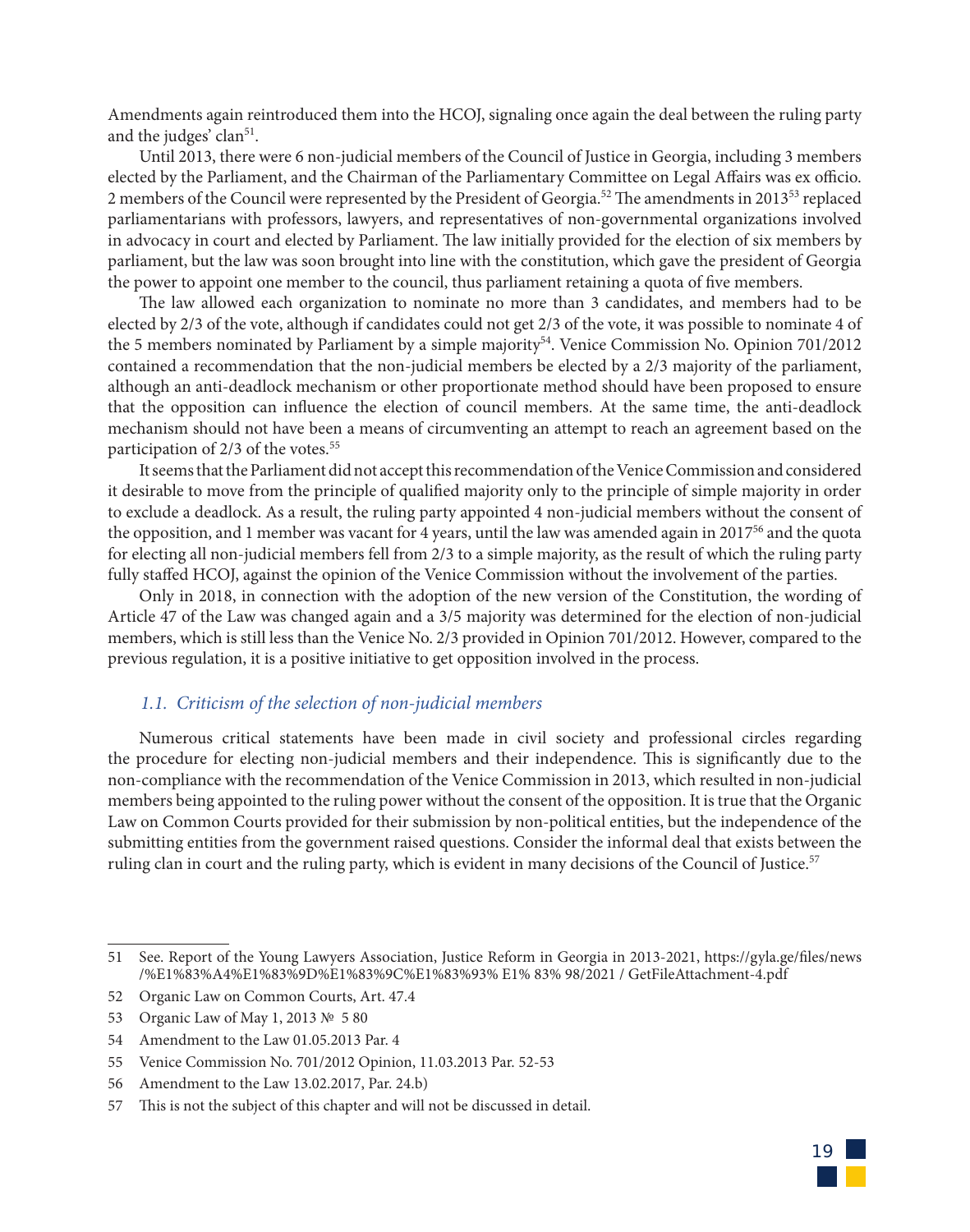#### **Lack of independence**

Back in 2015, when the votes of non-judicial members: Eva Gotsiridze, Vakhtang Tordia and Kakha Sofromadze were decisive, they issued a statement explaining the reason for their decision to appoint Levan Murusidze, one of the subjects of sharp criticism of the European Court. One of the arguments was a certain deal between judge and non-judge members, which resulted in the nomination of candidates supported by both judge members and non-judge members.<sup>58</sup> Non-judicial members acknowledged that they made decisions not on the basis of a particular candidate's good faith and competence, but on the basis of other, non-statutory considerations. According to a document drafted by the Coalition for Dependent and Transparent Judiciary (Judicial Reform and Perspectives), the statement confirmed the suspicions that the council was not guided by the criteria set by law in appointing judges, but decided on the basis of secret deals between council members.<sup>59</sup>

The Transparency International and GYLA report, published in 2017, negatively assessed that members of the judiciary, who generally took a uniform position on all issues, always managed to gain the support of the required number of non-judges, with dissenting opinions from only the same non-judges and, in some cases, the Council Chair. 60

According to the authors of the report, the majority of the newly elected members failed to show proper steadiness and individualism. <sup>61</sup> The same view is expressed in the above-mentioned document, Judicial System Reforms and Perspectives:: The pluralism achieved since 2015 has gradually changed and the positions of individual non-judicial members have increasingly coincided with the positions of judge members. The document suspects that decisions were made by prior agreement, as they were preceded by closed-door consultations with board members.62 It is therefore probable that part of the non-judicial members participated in such closed consultations.

The ombudsman outlined the apparent agreement of one non-judge member with a homogeneous group of judge members in a special report, stating, "We can assume that 10 members of the High Council of Justice (including all judge members of the Supreme Court) acted as one group in the process of selecting Supreme Court judges<sup>63</sup>. "

Part of the non-judicial members also agreed with the homogeneous group of judge members when, in December 2018, the council sent 10-member Supreme Court judges to parliament without any competition or public hearing, which was deemed unconstitutional by the ombudsman and non-governmental organizations. It is clear that even in this case, part of the non-judicial members acted in agreement with the clan.

#### *Selection through a non-transparent process and failure of verification of minimum qualification requirements.*

The procedure for selecting non-judicial members of HCOJ during the last 9 years is also subject to criticism. On June 21, 2017, the impossibility to ask questions to non-judicial members elected by Parliament was assessed as a closed process, while 5 minute oral introductions made by these candidates was assessed as a formal process.<sup>64</sup> The report also criticizes Shota Kadagidze, a person elected in May 2017, about whom

<sup>64</sup> Ibid., P.11; Also the appeal of the Coalition for Independent and Transparent Judiciary to the renewed composition of the High Council of Justice - 3.07.2017 03 July 2017



<sup>58</sup> Statement of non-judicial members of the High Council of Justice. 25.12.2015

<sup>59</sup> "Judicial System Reforms and Perspectives" 2017. p. 15, http://www.coalition.ge/index.php?article\_id=150&clang=0

<sup>60</sup> Council of Justice Monitoring Report # 6, p.6, http://ewmi-prolog.org/ka/publications/613-iusticiis-umaghlesi-sabtshos-monitoringis

<sup>61</sup> Ibid. P. 6

<sup>62</sup> Judicial Reforms and perspectives 2017. p. 12, http://www.coalition.ge/index.php?article\_id=150&clang=0

<sup>63</sup> საქართველოს სახალხო დამცველი, საქართველოს უზენაესი სასამართლოს მოსამართლეობის კანდიდატების იუსტიციის უმაღლესი საბჭოს მიერ შერჩევის მონიტორინგის ანგარიში, 2019 წ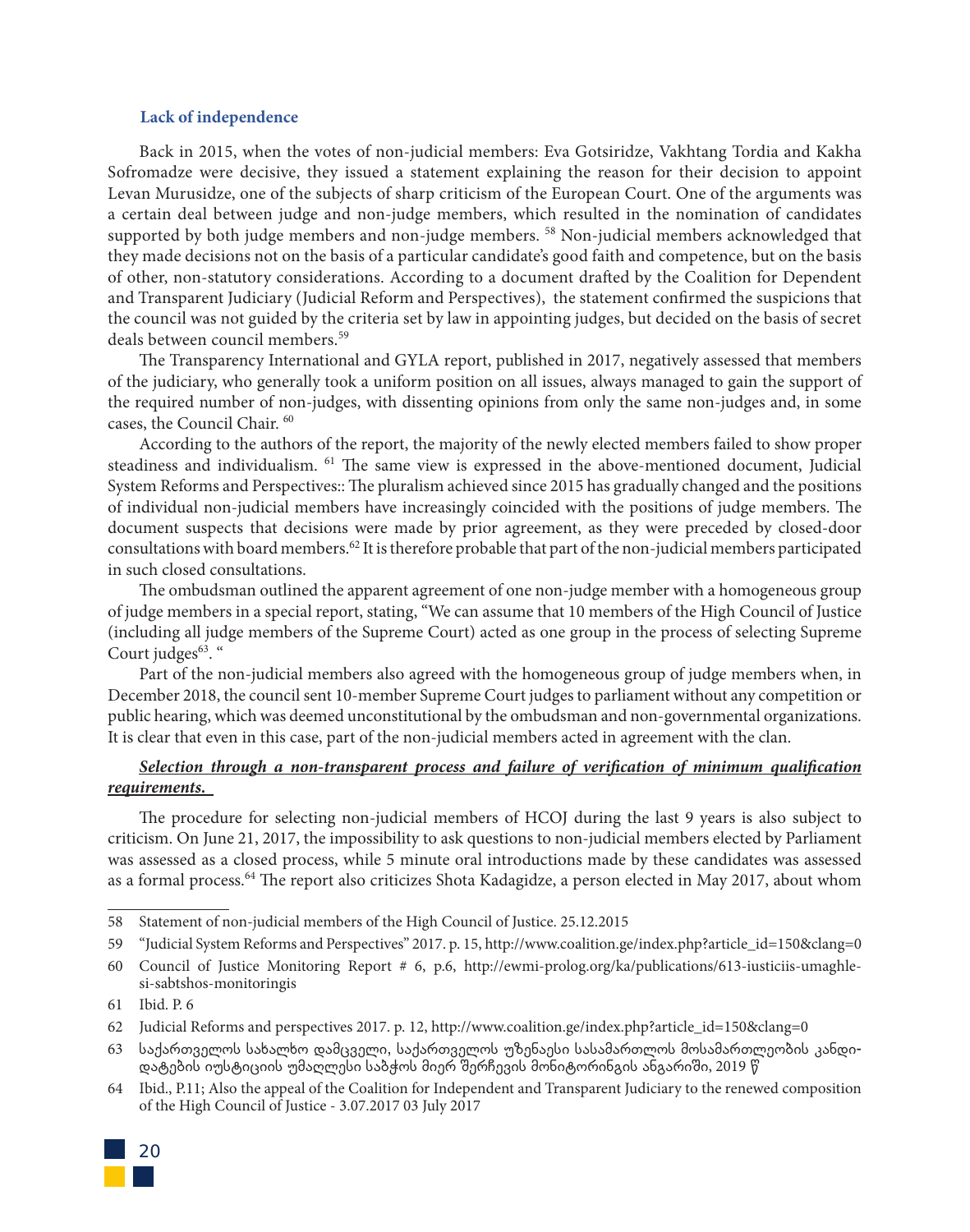no public discussion was held and MPs did not ask questions, and the public was not informed about his background<sup>65</sup>

It is clear that the degree of transparency in the election of non-judicial members has not improved since 2013, when the process was also assessed negatively. In 2013, interested organizations requested Parliament to hold a public interview with the candidates. However, the interview was held behind closed doors and the public was not allowed to follow the process.<sup>66</sup>

In many cases, the verification of the required qualification requirements established by law is not performed by the Parliament, or is performed improperly.

On May 14, 2019, the Coalition for Independent and Transparent Judiciary addressed the Parliament of Georgia with a request to study the legality of the election of Zaza Kharebava, a non-judicial member of the High Council of Justice. According to the coalition, the requirements of the law were violated during the election of Zaza Kharebava, as his candidacy was submitted to the parliament by an unauthorized entity. According to the law, a non-profit (non-commercial) legal entity has the right to nominate a candidate for membership in the High Council of Justice of Georgia, if during the last 2 years before the announcement of the competition one of its activities was to exercise representation in court proceedings. Zaza Kharebava's nominating organization does not meet this requirement<sup>67</sup>.

The Parliament of Georgia has not yet considered this request of the coalition.

According to the Organic Law on Common Courts, a recognized specialist in the field of law could be elected as a member of the Council of Justice. It is unclear in which field of law the recognized specialists are e.g. Shota Kadagidze, Zaza Kharebava, or Levan Gzirishvili who were elected as members of the High Council of Justice in 2017. At the same time, well-known professors of various fields of law (eg Irakli Dvalidze, Shalva Kurdadze, Paata Turava) took part in the competition for membership in the High Council of Justice in 2017,<sup>68</sup>but could not get the support of the Parliament.

In July 2020, the President of Georgia appointed Tamar Gvamichava, a member of the High Council of Justice, through an opaque procedure. Although 14 candidates participated in the announced competition, neither the names of the candidates nor their biographies were known to the public. The interview with them was also closed.

#### *Lack of influence on important decisions*

The next problem that has emerged is that a homogeneous group of judges has been able to decide without the participation of non-judicial members and, in some cases, without prior notice. For example:

- i. Independent Inspector can be appointed by simple majority of votes but dismissed by ⅔ of votes of members of HCOJ. This allows judge members to appoint inspector acceptable to them to the position and release, with the support of one non judicial member, as soon as the inspector is out of their control $69$
- ii. Gocha Mamulashvili, a non-judge member, while discussing the issue of the court presidents, noted that in four years it has never happened to ask for an opinion from non judicial members, HCOJ does not need <sup>2</sup>⁄3 of members to elect a chairman and the judge member.<sup>70</sup>

<sup>70</sup> Monitoring Report of the High Council of Justice # 6, p. 54, available at http://ewmi-prolog.org/ka/publications/613-iusticiis-umaghlesi-sabtshos-monitoringis



<sup>65</sup> ibid. P. 11

<sup>66</sup> "Monitoring Report of the High Council of Justice 2012-2014" GYLA, Transparency International-Georgia. 2015

<sup>67</sup> GDI webpage, https://gdi.ge/ge/news/zazakharebava.page

<sup>68</sup> Source - https://ipress.ge/new/iustitsiis-umaghlesi-sabtch-14/

<sup>69</sup> GYLA and Transparency International Georgia, High Council of Justice Monitoring Report # 7, 2019, p. 10.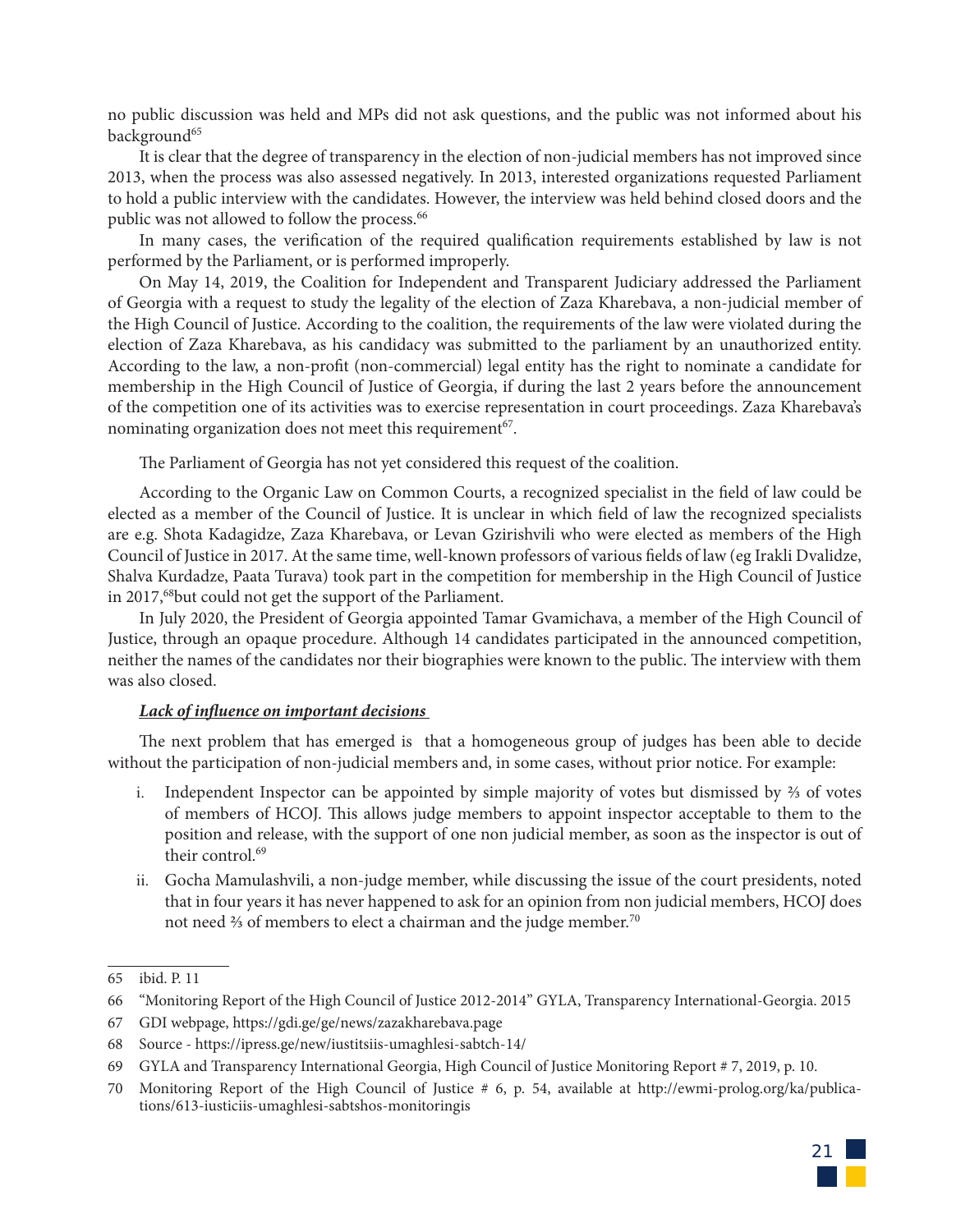iii. Non-judicial members of the council, Vakhtang Mchedlishvili and Nazi Janezashvili, have repeatedly stated that information on issues to be discussed at the Monday session was uploaded to the internal system on Fridays or weekends, leaving them with unreasonably little time to prepare. There were also cases when non-judicial members did not have information before the hearing about the candidates whose appointment to the chairmanship of the court was to be decided by the Council; Non-judge members were not informed about the justification of the drafts that were submitted to the council, $71$ 

Despite the fact that the law provides for a 2/3 majority for taking of decisions, which means that members of the judiciary, who are basically homogeneous unity, need 1 vote, making of such decision is usually not a problem. (See para. "Lack of Independence" above.). Notwithstanding the above, the law provides for many important decisions for the justice system that do not require the vote of non-judicial members at all. This in itself diminishes the idea of including non-judicial members in the council and makes them significantly dysfunctional. The above information asymmetry between judge and non-judge members can also be caused by this.

It has already been mentioned above that an important institution for the accountability of judges - the appointment of an independent inspector and this can be done only by judicial members of the Council. As a result, non-judicial members of the Council are excluded from the important stage of proper functioning of another institution for judicial accountability - the Independent Inspector. Below are some important and sometimes critical decisions for the independence of individual judges that often do not require the consent of a homogeneous group of judges, not even the consent of 1 non-judge:

- a. appointment of district and city court chairpersons, as well as temporary appointment of a chairperson; (articles 32.1 and 32.3.)
- b. Appointment of the Chairperson and Deputy Chairperson of the Courts of Appeal, or the temporary assignment of their powers. (articles. 23.6 and 23.7.)
- c. Appointment of the presidents of chambers and investigation board of the Court of Appeal. articles. 23.5
- d. Establish narrow specializations and judicial panels in district and city courts, approve their composition, and appoint panel chairpersons. art. 30
- e. Nominations for the position of Chief Justice of the Supreme Court. art. 36
- f. Promotion of a Judge in the Court of Appeal Art. 41.
- g. Election of the Chairman of the Council of Justice. Mukh. 47.2.1
- h. Avoiding the judge's evaluating member as well as the board member in other cases. Mukh. 36.4<sup>5</sup> and 35.5.
- i. Election of a majority of the members of the Independent Board of the High School of Justice. art.  $66^3.4$

As a result, the exercise of the powers of non-judicial members in accordance with the principle of participation in the European model of the Council is hampered by the opaque procedure of electing these members, lack of independence of some members and their operation with a homogeneous panel of judges, sufficiency of judicial votes for many decisions. In the next chapter we will discuss the possibilities of solving these issues.

#### 71 Ibid p. 24